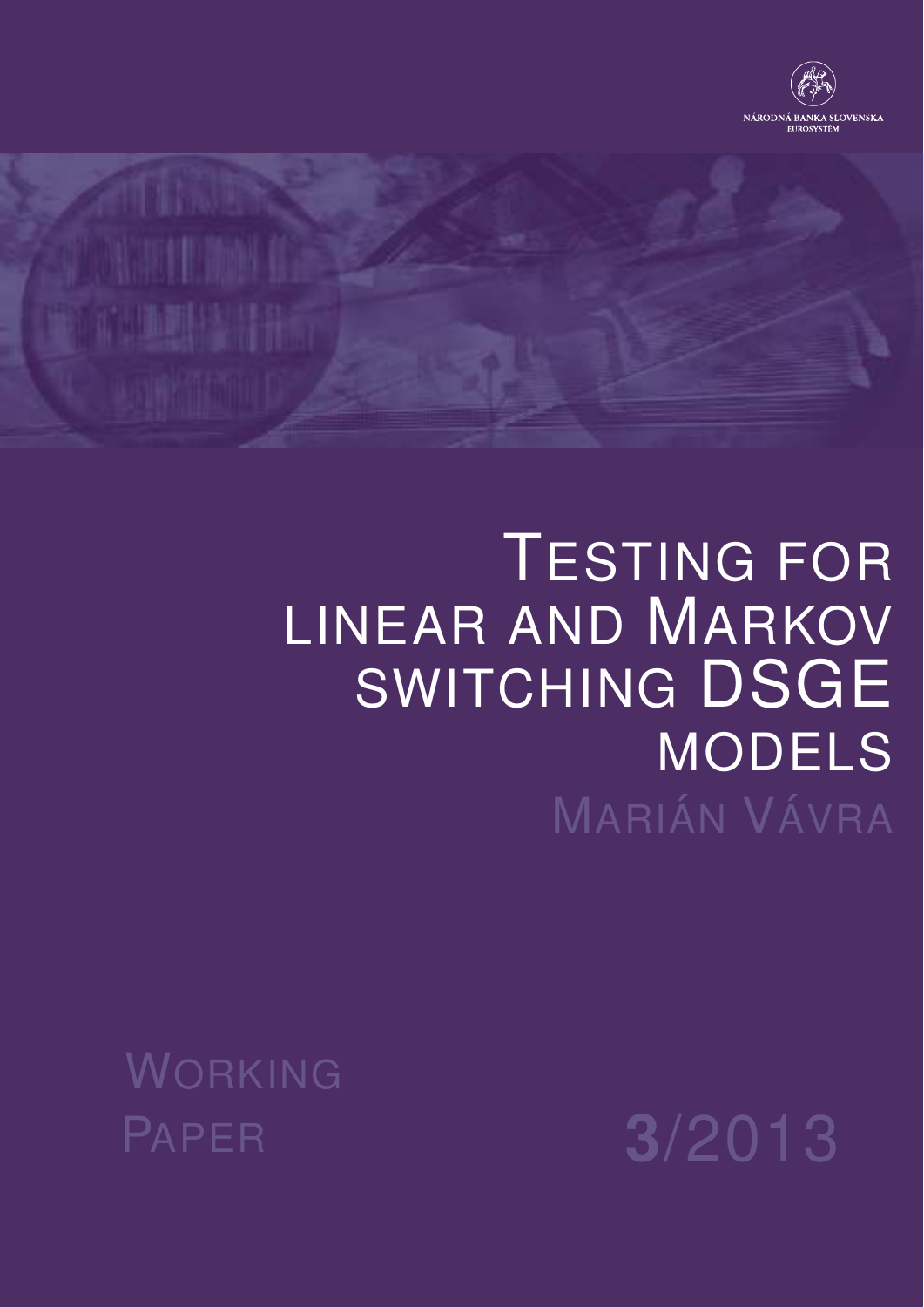

© National Bank of Slovakia www.nbs.sk Imricha Karvaša 1 813 25 Bratislva

reserarch@nbs.sk

December 2013

ISSN 1337-5830

The views and results presented in this paper are those of the authors and do not necessarily represent the official opinions of the National Bank of Slovakia.

All rights reserved.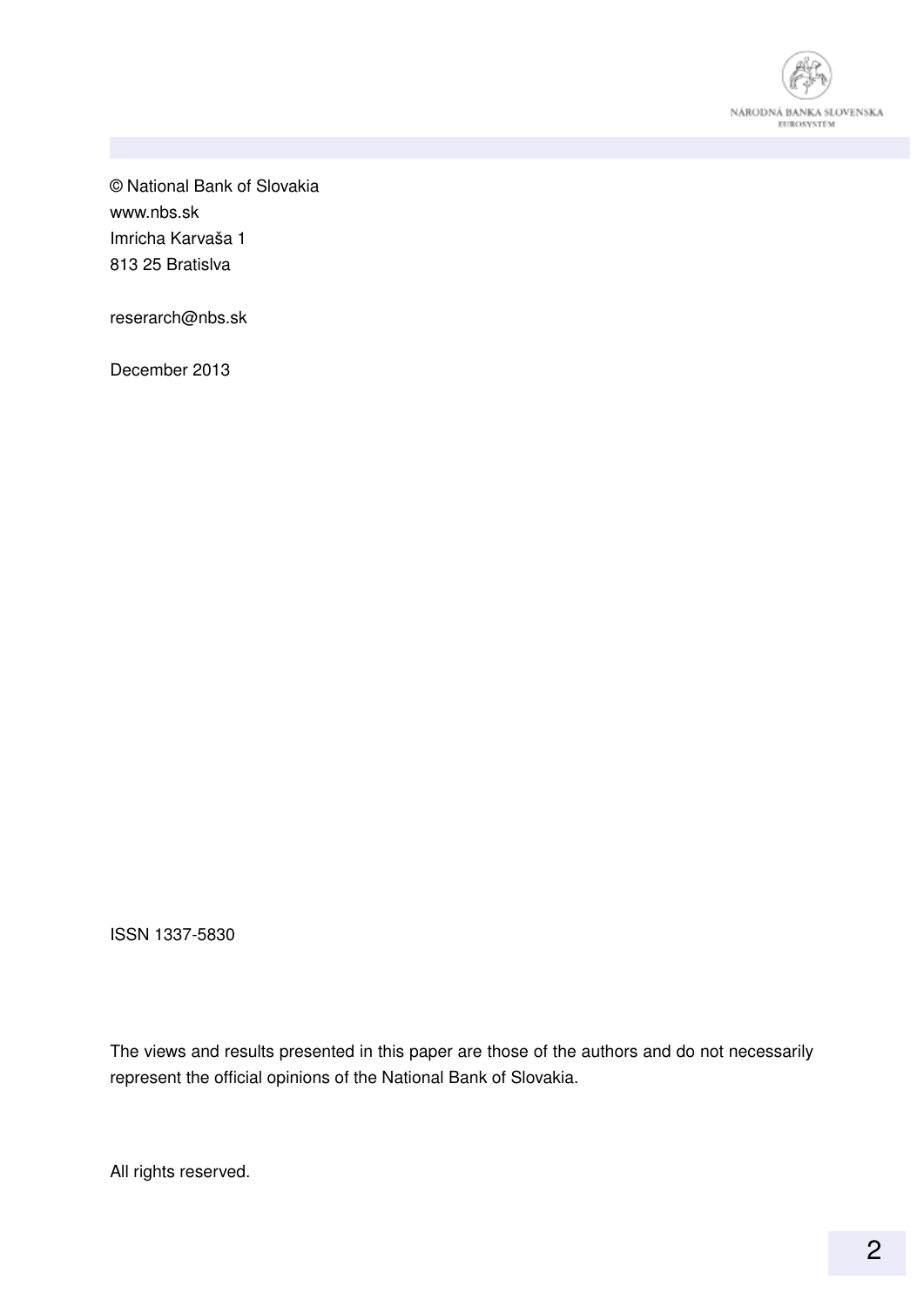

#### Testing for linear and Markov switching DSGE models<sup>1</sup>

Working paper NBS

Marián Vávra<sup>2</sup>

#### Abstract

This paper addresses the issue related to testing for non-linearity in economic models using new principal component based multivariate non-linearity tests. Monte Carlo results suggest that the new multivariate tests have good size and power properties even in small samples usually available in practice. The empirical results indicate that the use of linear economic models is unsuitable for policy recommendations.

JEL classification: C12, C15, C32

Key words: DSGE model, Markov-switching, Monte Carlo method, principal components, nonlinearity testing

Downloadable at http://www.nbs.sk/en/publications-issued-by-the-nbs/working-papers

<sup>1</sup>I would like to thank Professor Ron Smith from the University of London and Professor Adrian Pagan from the University of Sydney for very useful comments and many suggestions. All remaining errors are only mine. <sup>2</sup> Marián Vávra, Advisor to the Governor and Research Department of the NBS, marian.vavra@nbs.sk.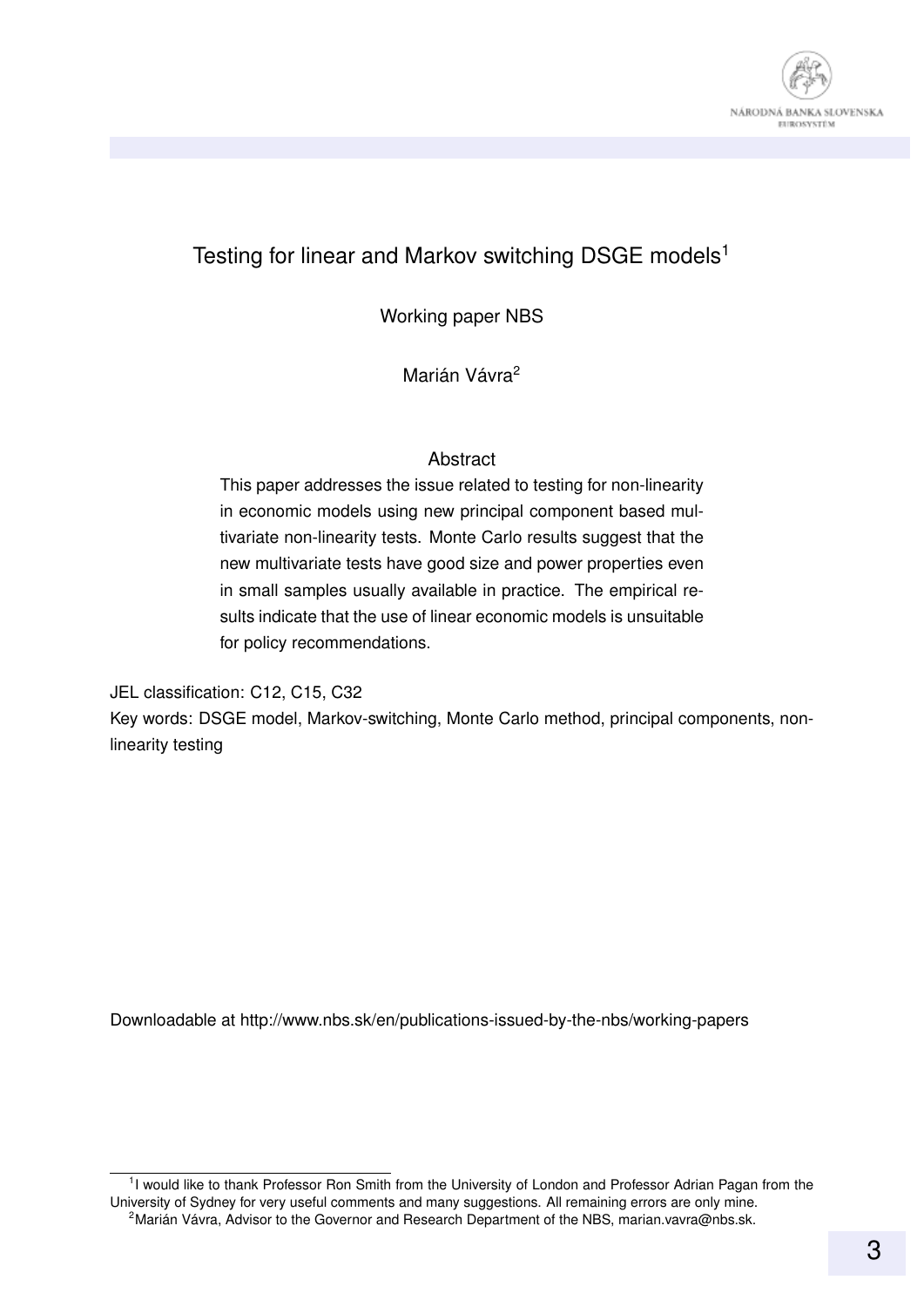

### **1. INTRODUCTION**

Dynamic stochastic general equilibrium (DSGE) models have become a standard tool in macroeconomics both for forecasting and policy analysis simulations in the last decade. Two versions of DSGE models are predominantly used in the literature: (a) linear DSGE (L-DSGE) models, see Erceg et al. (2000), Christiano et al. (2001), Amato and Laubach (2003), Dib (2003), Smets and Wouters (2003) or Adolfson et al. (2007), Altig et al. (2011), among others; and (b) Markov-switching DSGE (MS-DSGE) models<sup>3</sup>, see Davig and Leeper (2005), Sims and Zha (2006), Davig (2007), Liu et al. (2009), Chen and MacDonald (2012), Bianchi (2013), or Foerster (2013), among others. The main advantage of MS-DSGE models is that they can capture empirically observed phenomena without breaking theoretical concepts or imposing unrealistic assumptions. For example, Davig (2007) examines the implications of changing the slope of the Phillips curve for optimal discretionary monetary policy. He shows that significant instability in the inflation rate if the slope parameter of the Phillips curve is subject to Markov switching. Optimal monetary policy is computed subject to the Markov-switching Phillips curve under both ad-hoc and utility-based welfare criteria. The utility-based criterion instructs monetary policy to disregard the switching effect of the Phillips curve and keeps the interest rate constant across regimes. This stands in contrast to the standard rules, which advises monetary policy to change the rates according, regardless of the slope parameter. Note that this type of issues cannot be addressed in linear DSGE models. The main disadvantage of MS-DSGE models is that individual modelling steps (e.g. estimation) are computationally intensive as compared to linear counterparts.<sup>4</sup>

Therefore, the ultimate question for applied researchers is which DSGE model should be used in practice: a linear or a Markov-switching DSGE model? This question is of much practical importance since any model misspecification may lead to misleading inference (e.g. hypothesis testing, impulse-response functions, forecast error variance decompositions, point and interval forecasts, etc.) and serious mistakes in economic policy (e.g. setting the interest rate, etc.). Until now, the choice about the functional form of DSGE models has been made based on an ad-hoc decision. The main task of this article is to fill the gap in the literature and assess formal test statistics, which can be used to test for linear and Markov-switching DSGE models.

<sup>&</sup>lt;sup>3</sup>Note that there exists other forms of non-linear DSGE models based on a higher-order Taylor approximation of equlibrium conditions, see Schmitt-Grohe and Uribe (2004) or Rudebusch and Swanson (2008), among others. However, MS-DSGE models have become very popular and widely used in empirical macroeconomics. Therefore, we restrict our attention to this particular class of non-linear DSGE models. However, it is worth noting that the test stattistics discussed later on in the paper might have power against other non-linear DSGE models as well.

<sup>4</sup>For instance, Psaradakis and Sola (1998) show that the MLE method of Markov-switching autoregressive models performs poorly in finite sample. Therefore, some jackknife- or bootstrap-based bias correction method is necessary to implement. This method is, however, computationally intensive in multivariate models. Another problem is to find non-restrictive and easy-to-check determinacy conditions for multivariate Markov-switching type models, compare the results in Cho (2011), based on a concept of mean-square stability, and Barthelemy and Marx (2013), ´ based on a concept of bounded stability.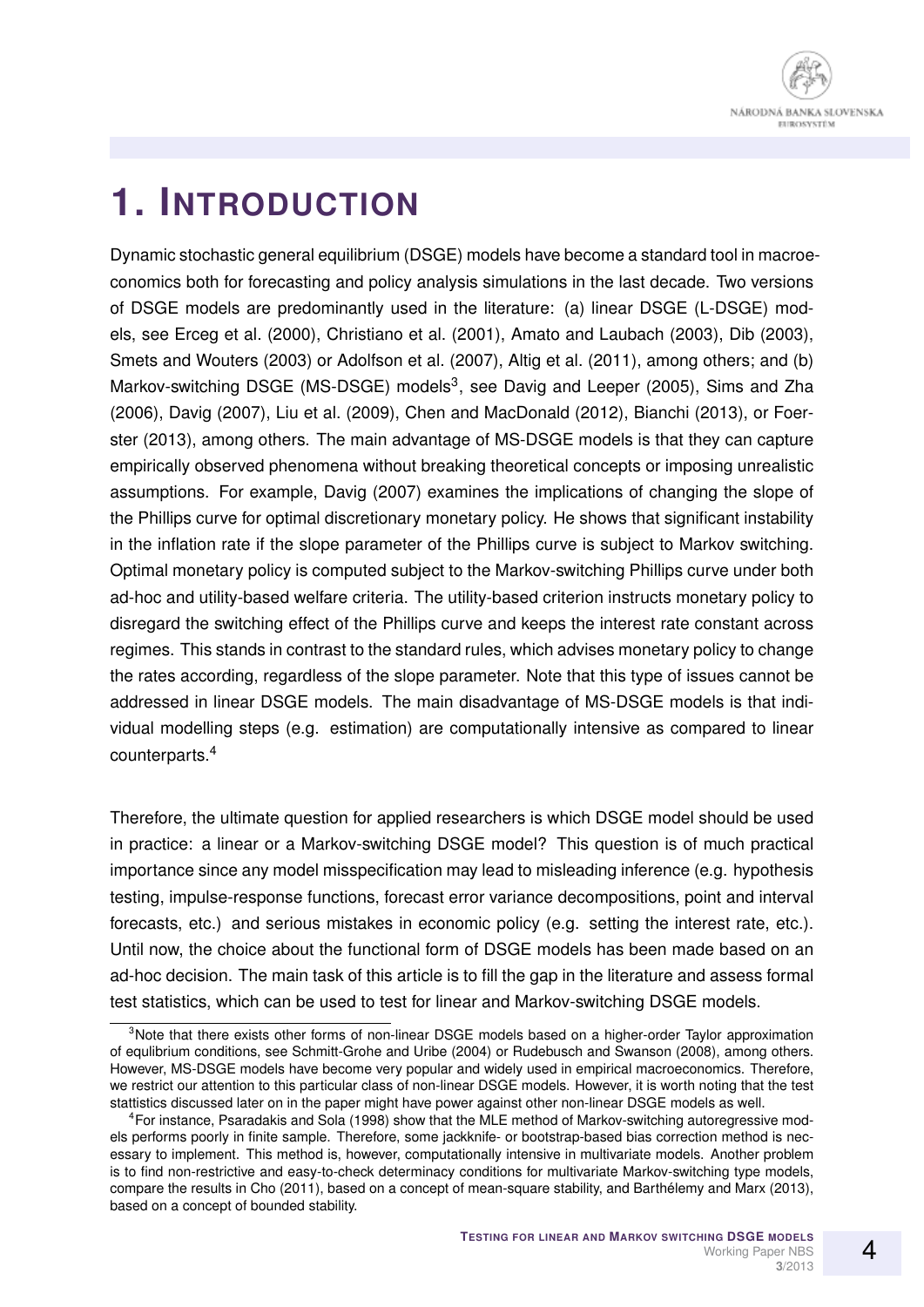

There are two contributions of this paper to applied economic modelling. First, it is shown, using Monte Carlo experiments based on simplified, yet realistic, DSGE models, that the (principal component based) multivariate TSAY and ARCH tests do exhibit good size properties against linear VAR/DSGE models and power properties against Markov-switching VAR/DSGE models even in small samples usually observed in empirical macroeconomics. Second, strong empirical evidence against linear VAR/DSGE models is found for US economic variables.

The paper is organized as follows. A brief description of principal component based multivariate non-linearity TSAY and ARCH tests is given in Section 2. Monte Carlo setup and results are presented in Sections 3 and 4. An empirical application is provided in Section 5.

### **2. MULTIVARIATE NON-LINEARITY TESTS**

#### **2.1 THE NULL AND ALTERNATIVE HYPOTHESIS**

Before we proceed to a testing procedure, we state assumptions about stochastic processes under consideration.

Uhlig (1995) shows that a standard linear DSGE model can be written into the following statespace representation

$$
\mathbf{y}_{t} = \mathbf{A}(\boldsymbol{\omega}) \mathbb{E}_{t}(\mathbf{y}_{t+1}) + \mathbf{B}(\boldsymbol{\omega}) \mathbf{y}_{t-1} + \mathbf{C}(\boldsymbol{\omega}) \mathbf{x}_{t},
$$
\n(1a)

$$
\mathbf{x}_t = \mathbf{R} \mathbf{x}_{t-1} + \boldsymbol{\epsilon}_t, \tag{1b}
$$

where  $\mathbf{y}_t$  is a vector of dependent variables,  $\mathbf{x}_t$  a vector of exogenous variables (shocks), and  $A(\omega)$ ,  $B(\omega)$ ,  $C(\omega)$ , R are matrices of (structural) parameters and  $\omega$  is a vector of structural (deep) parameters.<sup>5</sup> It can be shown that under mild conditions, (1) can be further simplified into the form of a VAR(2) model given by

$$
\mathbf{y}_t = \mathbf{\Phi}_1(\boldsymbol{\omega})\mathbf{y}_{t-1} + \mathbf{\Phi}_2(\boldsymbol{\omega})\mathbf{y}_{t-2} + \mathbf{\Theta}(\boldsymbol{\omega})\boldsymbol{\epsilon}_t, \tag{2}
$$

where  $\Phi_1(\omega)$ ,  $\Phi_2(\omega)$  and  $\Theta(\omega)$  denote reduced-form parameter matrices. Therefore, without loss of generality, a  $VAR(P)$  model can be consider under the null hypothesis. The null hypothesis is stated in the following assumption.<sup>6</sup>

 $5$ For instance,  $\omega$  contains parameters such as habit formation, risk aversion, price indexation, etc.

<sup>&</sup>lt;sup>6</sup>It is worth noting that not all economic model can be written into a VAR representation. We do not consider this type of models in this paper. However, it is possible to modify the proposed testing procedure to capture this type of models as well.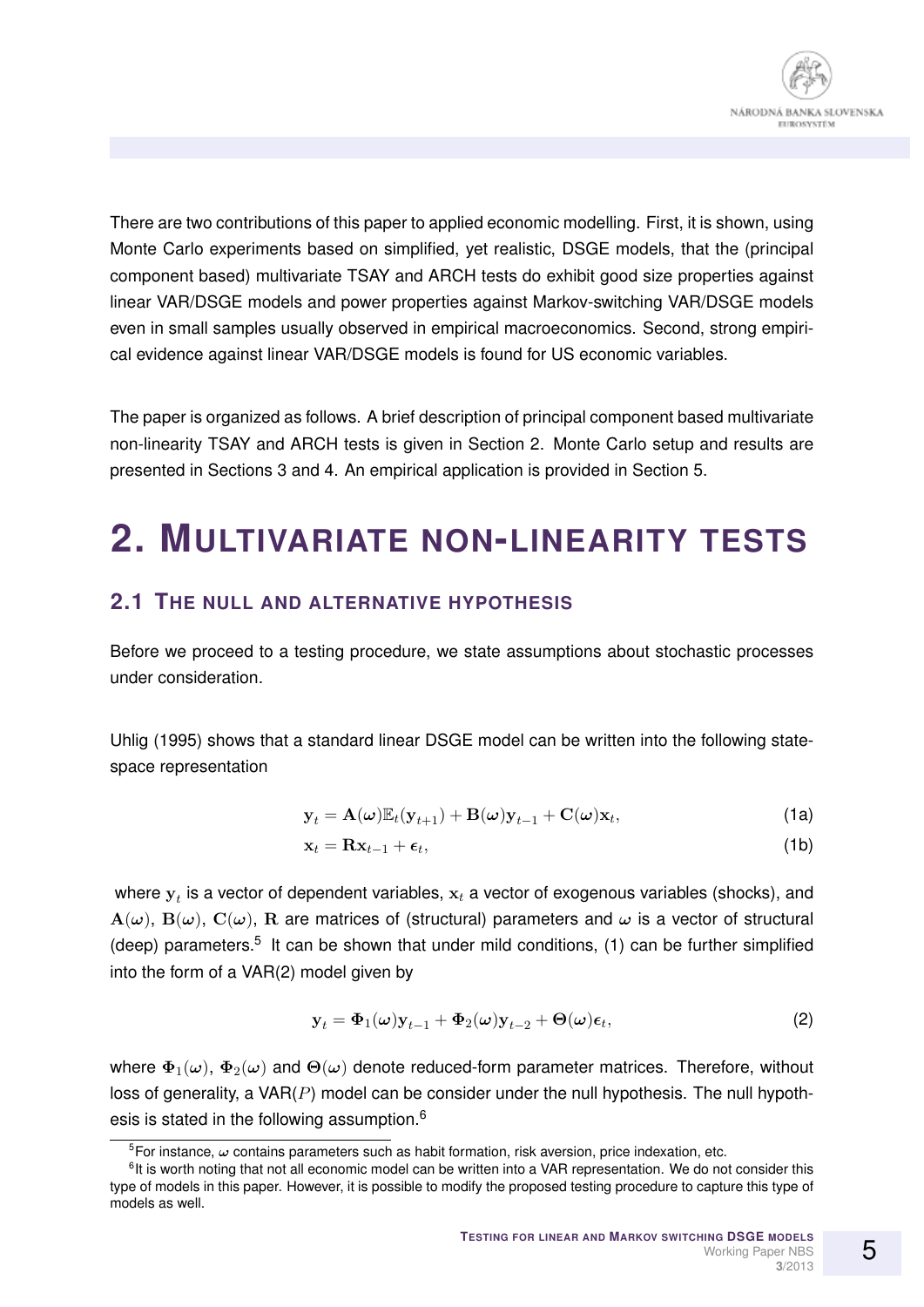

**Assumption 1** *Let us assume the following stationary real-valued finite-order linear VAR model under the null hypothesis*

$$
\mathbf{y}_t = \boldsymbol{\xi}_0 + \sum_{i=1}^P \boldsymbol{\xi}_i \mathbf{y}_{t-i} + \boldsymbol{\Sigma} \mathbf{a}_t, \tag{3}
$$

*where*  $y_t$  *denotes a*  $(k \times 1)$  *vector,*  $\{a_t : t \in \mathbb{Z}\}$  *is a sequence of multivariate WN(*0,I) such that  $\mathbb{E}\|\mathbf{a}_t\|^4<\infty$ . Let  $\boldsymbol{\beta}=(\boldsymbol{\xi}_0',\mathrm{vec}(\boldsymbol{\xi}_1)',\ldots,\mathrm{vec}(\boldsymbol{\xi}_p)')'$  be a  $(k^2P+k\times1)$  parameter vector, which is *assumed to lie in the interior of the parameter space given by*

$$
\mathcal{B} = \{ \boldsymbol{\beta} \in \mathbb{R}^{k^2 P + k} : \det(\mathbf{I} - \sum_{i=1}^P \boldsymbol{\xi}_i z^i) \neq 0 \text{ for all } |z| \leq 1 \}.
$$

 $\Box$ 

The assumption ensures that a given linear process is stationary, parameters do not lie on the boundary, and all moment conditions are satisfied. These conditions are sufficient to ensure consistency of the estimated parameters in  $\beta$ , the estimated residuals, and subsequently, the non-linearity test statistics.

Special attention is paid to a Markov-switching DSGE model under the alternative hypothesis only. Cho (2011) shows that a MS-DSGE model can be formally written as follows

$$
\mathbf{y}_t = \mathbf{A}(\boldsymbol{\omega}_{S_t, S_{t-1}}) \mathbb{E}_t(\mathbf{y}_{t+1}) + \mathbf{B}(\boldsymbol{\omega}_{S_t, S_{t-1}}) \mathbf{y}_{t-1} + \mathbf{C}(\boldsymbol{\omega}_{S_t, S_{t-1}}) \mathbf{x}_t,
$$
\n(4a)

$$
\mathbf{x}_t = \mathbf{R} \mathbf{x}_{t-1} + \boldsymbol{\epsilon}_t, \tag{4b}
$$

where  $\mathbf{y}_t$  is a vector of dependent variables,  $\mathbf{x}_t$  a vector of exogenous variables shocks, and  ${\bf A}(\omega_{S_t,S_{t-1}}),\,{\bf B}(\omega_{S_t,S_{t-1}}),\,{\bf C}(\omega_{S_t,S_{t-1}})$  are matrices of structural (deep) parameters subject to Markov switching, whereas R is a matrix of fixed parameters.<sup>7</sup>  $S_t$  denotes the first-order timehomogenous hidden Markov chain defined on a discrete space with constant (irreducible and aperiodic) transition probabilities. Cho (2011) points out that the closed-form solution of the model, if it exists, can be written into the form of a state-space representation, and, subsequently, into the form of a MS-VAR(2) model given by

$$
\mathbf{y}_t = \mathbf{\Phi}_1(\boldsymbol{\omega}_{S_t, S_{t-1}}) \mathbf{y}_{t-1} + \mathbf{\Phi}_2(\boldsymbol{\omega}_{S_t, S_{t-1}}) \mathbf{y}_{t-2} + \mathbf{\Theta}(\boldsymbol{\omega}_{S_t, S_{t-1}}) \boldsymbol{\epsilon}_t,
$$
\n
$$
\tag{5}
$$

where  $\Phi_1(\omega_{S_t,S_{t-1}}),\,\Phi_2(\omega_{S_t,S_{t-1}})$  and  $\Theta(\omega_{S_t,S_{t-1}})$  denote the regime-dependent reduced-form parameter matrices. Therefore, without loss of generality, a Markov-switching  $VAR(P)$  model

 $^7$ Note that the fact that the vector of deep parameters  $\omega$  is effected by both  $S_t$  and  $S_{t-1}$  is caused by intertemporal optimization of agents in the model.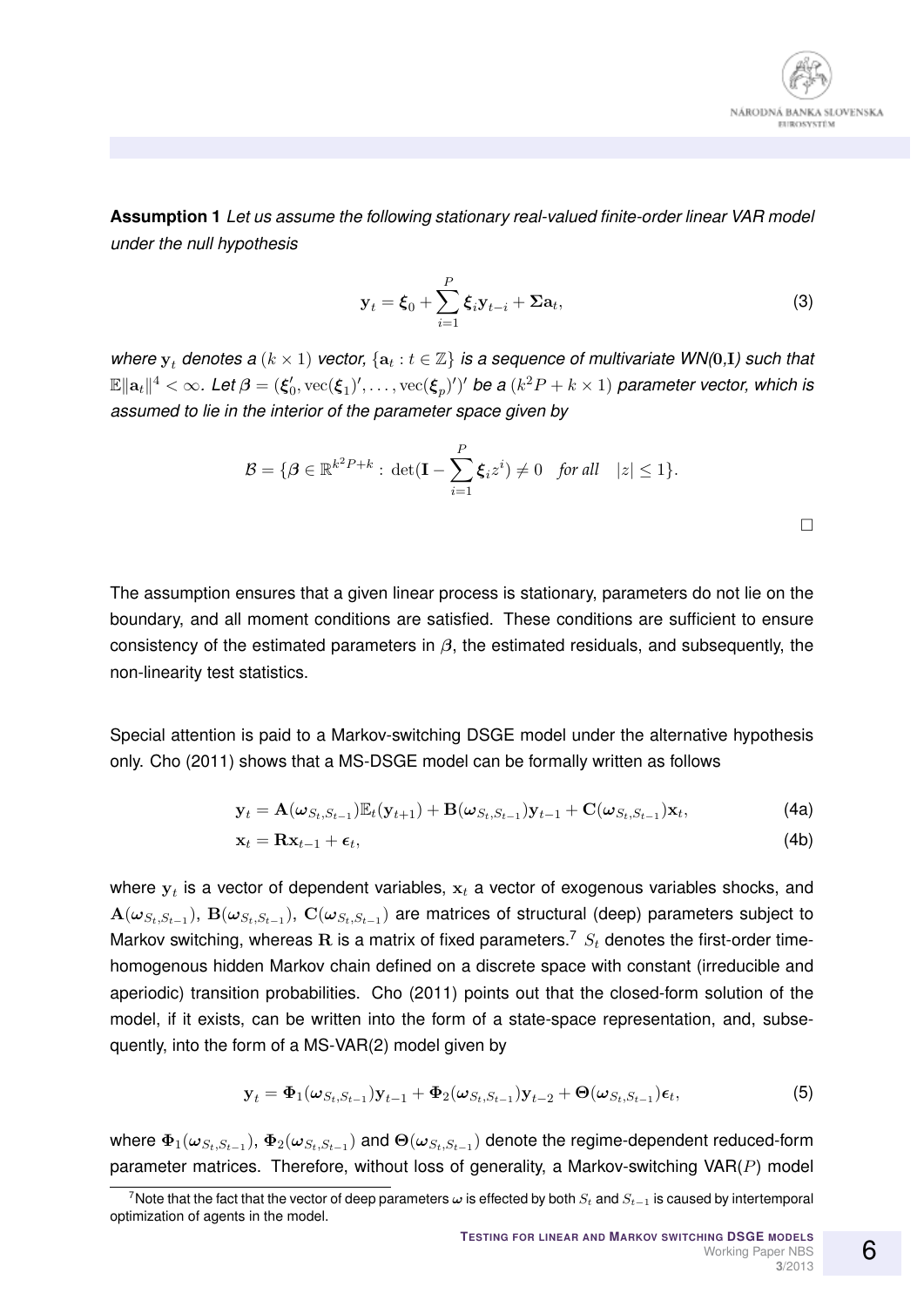

can be consider under the alternative hypothesis without loss of generality. The alternative hypothesis is stated in the following assumption.<sup>8</sup>

**Assumption 2** *Let us assume the following stationary real-valued finite-order Markov switching VAR model under the alternative hypothesis*

$$
\mathbf{y}_t = \boldsymbol{\xi}_0(s_t) + \sum_{i=1}^P \boldsymbol{\xi}_i(s_t) \mathbf{y}_{t-i} + \boldsymbol{\Sigma}(s_t) \mathbf{a}_t,
$$
\n(6)

*where*  $y_t$  *denotes a*  $(k \times 1)$  *vector,*  $\{a_t : t \in \mathbb{Z}\}$  *is a sequence of multivariate WN(0,I) inno*vations such that  $\mathbb{E}\|\mathbf{a}_t\|^4<\infty$  and  $s_t$  denotes the first-order time-homogenous hidden Markov *chain defined on a discrete space* {1, . . . , q} *with constant (irreducible and aperiodic) transition*  $\bm{\mathsf{probabilities}}\ \mathbf{P} = [p_{ij}],\ \bm{\mathsf{for}}\ i,j\in\{1,\ldots,q\}.\ \ \bm{\mathsf{Let}}\ \bm{\beta}(s_t) = (\bm{\xi}_0(s_t)', \mathrm{vec}(\bm{\xi}_1(s_t))',\ldots,\mathrm{vec}(\bm{\xi}_p(s_t))')'$ *be a*  $(k^2 P + k \times 1)$  *parameter vector for*  $s_t \in \{1, ..., q\}$ , and  $\boldsymbol{\beta} = (\boldsymbol{\beta}(1)', ..., \boldsymbol{\beta}(q)')'$ , which is *assumed to lie in the interior of the parameter space given by*

$$
\mathcal{B} = \{ \boldsymbol{\beta} \in \mathbb{R}^{q(k^2 P + k)} : \rho(\Psi) < 1 \},
$$

*where*  $\rho(\Psi)$  *denotes a spectral radius of the matrix*  $\Psi = [p_{ji} \mathbf{D}(s_t = j) \otimes \mathbf{D}(s_t = j)]$ *, for*  $i, j \in$ {1, . . . , q} *and*

$$
\mathbf{D}(s_t) = \begin{bmatrix} \xi_1(s_t) & \xi_2(s_t) & \cdots & \xi_{P-1}(s_t) & \xi_P(s_t) \\ \mathbf{I} & \mathbf{0} & \cdots & \mathbf{0} & \mathbf{0} \\ \mathbf{0} & \mathbf{I} & \cdots & \mathbf{0} & \mathbf{0} \\ \mathbf{0} & \mathbf{0} & \cdots & \mathbf{I} & \mathbf{0} \end{bmatrix}.
$$

Although model builders are particularly interested in non-linearity in the structural (i.e. firstorder) equations (e.g. see matrices  $\mathbf{A}(\bm{\omega}_{S_t,S_{t-1}}),\mathbf{B}(\bm{\omega}_{S_t,S_{t-1}}),\mathbf{C}(\bm{\omega}_{S_t,S_{t-1}})$  in (4a)), we focus on testing for non-linearity in the reduced-form models. There is a good reason for doing so. It is not possible to consider the functional form of the model in (1) under the null hypothesis when testing for non-linearity since the  $\mathbb{E}_{t}(y_{t+1})$  term is not observed and the neglected non-linearity tests (i.e. TSAY and ARCH) are considered in this paper.<sup>9</sup>

 $\Box$ 

<sup>&</sup>lt;sup>8</sup>For the notational simplicity, Assumption 2 is based on the switching variable  $s_t = (S_t, S_{t-1})$ , where  $S_t$  denotes the first-order time-homogenous hidden Markov chain defined on a discrete space with constant (irreducible and aperiodic) transition probabilities. For example, a two state (regime) Markov chain for  $S_t$  implies a four state (regime) Markov chain for  $s_t = (S_t, S_{t-1})$ .

<sup>&</sup>lt;sup>9</sup>The author thanks Professor Adrian Pagan from the University of Sydney for bringing my attention to this point.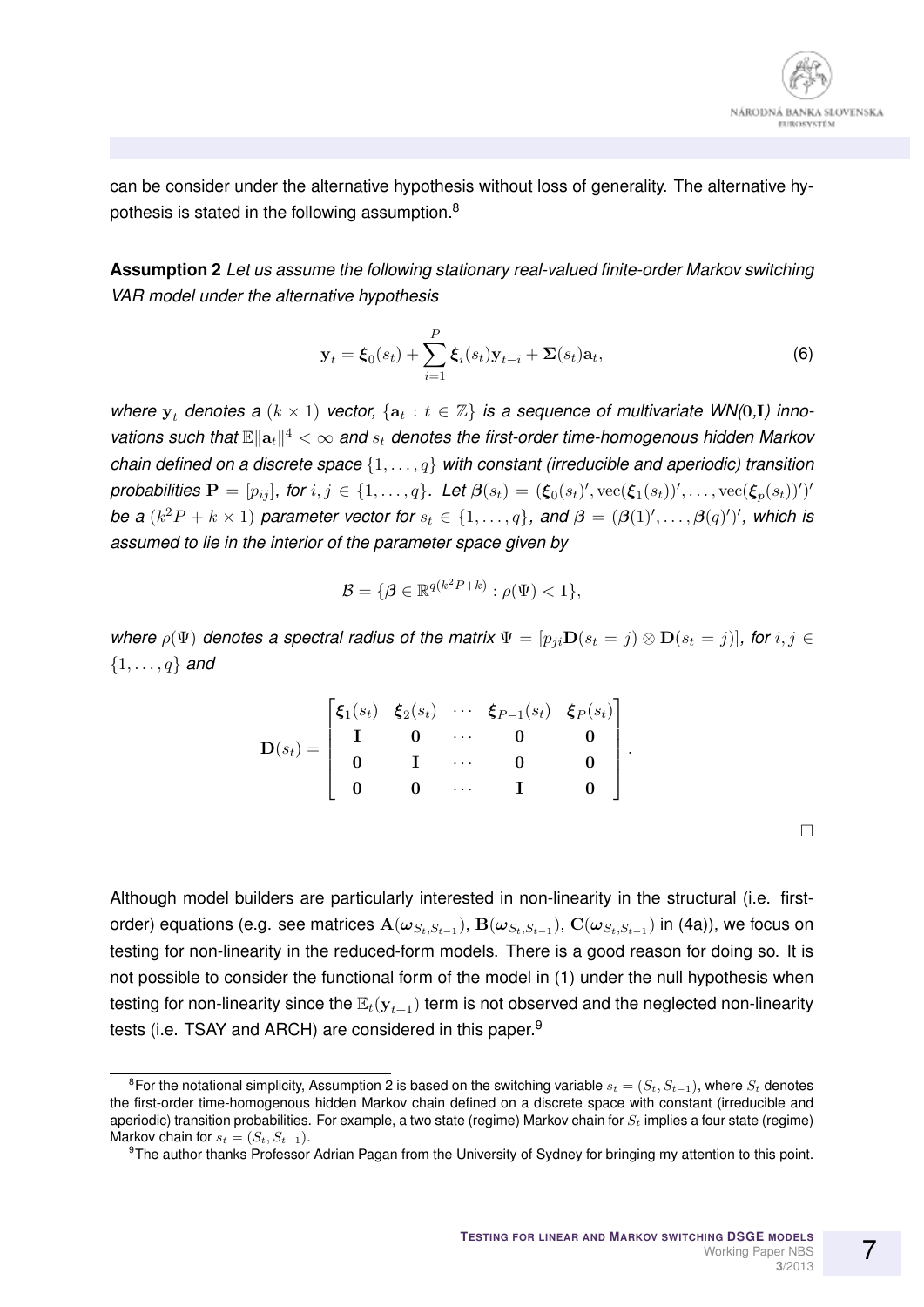#### **2.2 WHY NEW MULTIVARIATE TESTS?**

Two problems immediately arise when testing for non-linearity in multivariate dynamic stochastic processes in practice. First, although there exists many different univariate non-linearity test statistics, there are only a few multivariate tests available in the literature. Main attention is paid to statistical properties of the multivariate TSAY and ARCH tests. Our choice of the statistics is based on the fact that the functional form of the reduced-form model under the alternative hypothesis, see equation (4a)), contains non-linearity in the conditional mean (i.e.  $\mathbf{\Phi}_1(\bm{\omega}_{S_t,S_{t-1}})$ and  $\mathbf{\Phi}_{2}(\bm{\omega}_{S_t,S_{t-1}})$ ), which motivates the use of the TSAY test, and conditional volatility (i.e.  $\Theta(\omega_{S_t,S_{t-1}})$ ), which motivates the use of the ARCH test.

Second, those existing multivariate tests often suffer from the dimensionality and multicollinearity problems. In order to make this point clear, let us consider a multivariate version of the TSAY (MTSAY) test proposed by Harvill and Ray (1999). The test is based on running the following auxiliary equation

$$
\hat{\mathbf{a}}_t = \mathbf{b}_0 + \mathbf{B}_1 \mathbf{z}_t + \mathbf{B}_2 \mathbf{v}_t + \mathbf{u}_t, \tag{7}
$$

where  $\hat{\bf a}_t$  is a  $(k{\times}1)$  vector of residuals from a particular VAR( $P$ ) model in (3),  ${\bf z}_t=(\mathbf{y}'_{t-1},\ldots,\mathbf{y}'_{t-P})'$ denotes a  $(kP \times 1)$  vector of aggregated predetermined variables,  $\mathbf{v}_t = \text{vech}(\mathbf{z}_t \otimes \mathbf{z}'_t)$  represents an  $(s \times 1)$  vector of predetermined variables consisting of all square- and cross-product elements  $(s = kP(kP + 1)/2)$ .  $b_0$  denotes a  $(k \times 1)$  vector of constants,  $B_1$  represents a  $(k \times kP)$ matrix of parameters, and finally,  $B_2$  is a  $(k \times s)$  matrix of parameters. The null hypothesis of linearity of the vector  $\mathbf{y}_t$  is given by:  $H_0: \mathbf{B}_2 = \mathbf{0}$  versus  $H_1: \mathbf{B}_2 \neq \mathbf{0}.$ 

**The dimensionality problem**: due to the construction of the test, the vector  $\mathbf{v}_t = \text{vech}(\mathbf{z}_t \otimes \mathbf{z}'_t)$ contains a large number of cross- and square-terms. As a result, the original MTSAY test requires a large number of observations. It is clear from the dimension of the  $v_t$  vector that, for a given set of  $k$  variables and the lag order  $P$  of a VAR filter under the null hypothesis, the test requires  $T > kP(kP + 1)/2$  observations. For example, consider a small model consisting of  $k = 10$  economic variables and the moderate lag order  $P = 4$  of a VAR model, the original MT-SAY test requires  $T > 820$  observations, which is infeasible to get in applied macroeconomics.

**The multicollinearity problem:** terms in the vector  $v_t$  are highly collinear, which increases the degrees of freedom of the limiting distribution of a given test statistic, and thus, the critical values for rejecting the null hypothesis of linearity, but actually does not improve the fit in (7). As a result, multicollinearity in the vector  $v_t$  can reduce the power of the multivariate tests even further.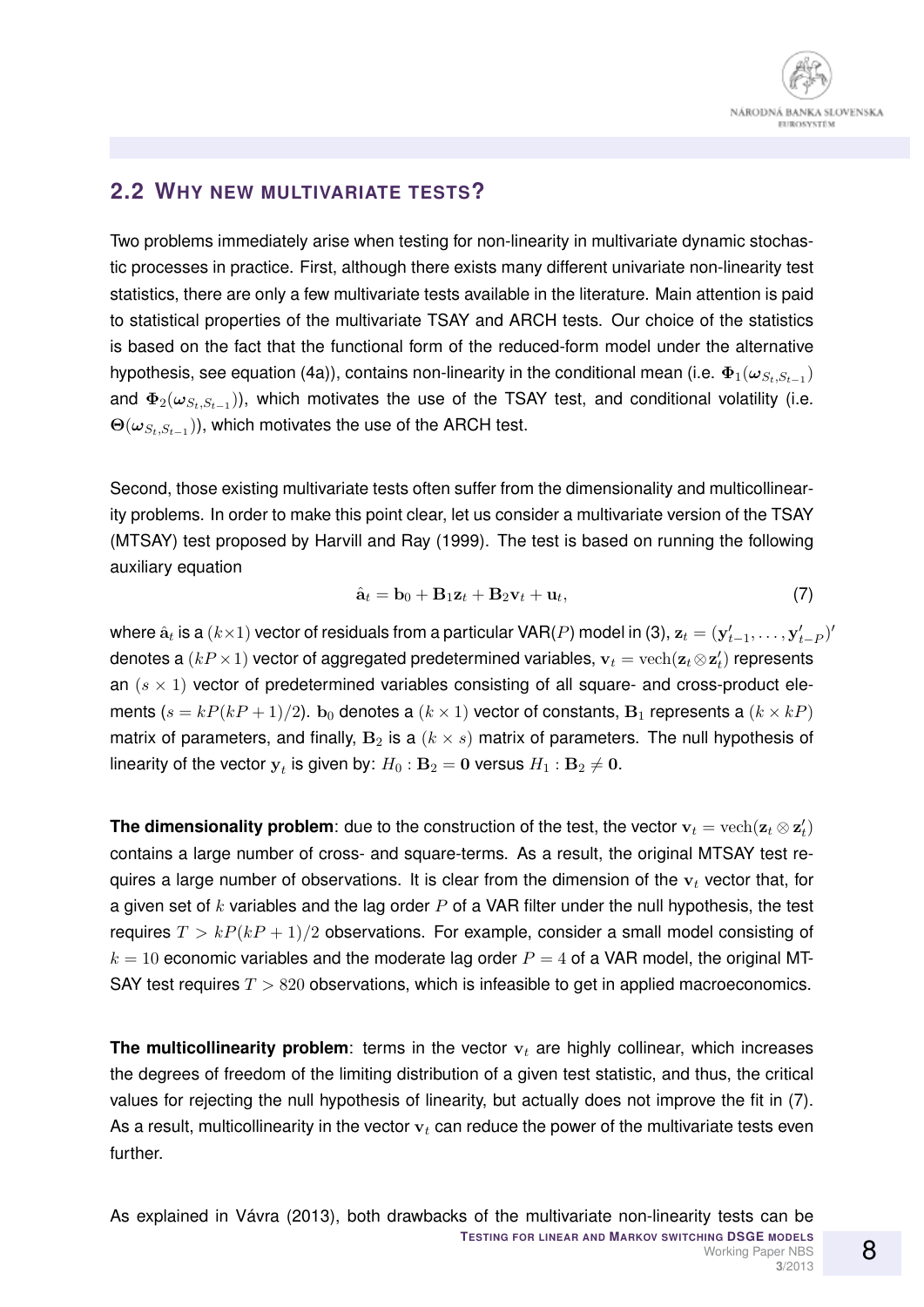

bypassed using a principal component analysis. The author shows, using extensive Monte Carlo experiments, that the principal-component based multivariate TSAY and ARCH tests do offer a remarkable dimensionality reduction (in average about 70 %) without any systematic power distortion. For this reason, the principal component based multivariate TSAY and ARCH tests are implemented in this paper.<sup>10</sup>

#### **2.3 MULTIVARIATE TSAY TEST**

The modified multivariate TSAY test is based on running the following auxiliary equation

$$
\hat{\mathbf{a}}_t = \mathbf{c}_0 + \mathbf{C}_1 \mathbf{z}_t + \mathbf{C}_2 \mathbf{w}_t + \mathbf{u}_t, \tag{8}
$$

where  $\hat{\bf a}_t$  is  $(k\times 1)$  a vector of residuals from the filter in (3),  ${\bf c}_0$  is a  $(k\times 1)$  vector of constants,  $\mathbf{C}_1$  is an appropriate  $(k \times kP)$  matrix of coefficients, and  $\mathbf{w}_t$  is a  $(n \times 1)$  vector of principal components such that  $k \leq n \leq s.$ <sup>11</sup> The principal components are calculated from the original vector  ${\bf v}_t={\rm vech}({\bf z}_t\otimes{\bf z}'_t)$ , where  ${\bf z}_t=({\bf y}'_{t-1},\ldots,{\bf y}'_{t-P})'$  denotes a  $(kP\times 1)$  vector of aggregated predetermined variables, using the (Pearson) correlation matrix. The null hypothesis about linearity of the vector  $\mathbf{y}_t$  is given by:  $H_0$  :  $\mathbf{C}_2=\mathbf{0}$  versus  $H_1$  :  $\mathbf{C}_2\neq\mathbf{0}$ . The appropriate LR based test statistic is given by

$$
MTSAY = (T - \tau)(\log(|\mathbf{\Sigma}_r|) - \log(|\mathbf{\Sigma}_u|)) \stackrel{d}{\longrightarrow} \chi^2(nk),\tag{9}
$$

where  $|\cdot|$  denotes the determinant of a square matrix, T stands for the sample size,  $\tau$  =  $(k+n+1)/2$  is a small sample correction term recommended by Anderson (2003, p. 321-3), where  $k$  is the number of variables, and  $n$  represents the number of principal components. The author argues that the small sample correction works well, provided that  $k^2 + n^2 < T/3$ . Note that the model in (8) can be easily estimated by a multivariate LS method, see Lütkepohl (2005, Ch. 3) for details. The proof of the limiting distribution can be found in Anderson (2003, Ch. 8.5).

#### **2.4 MULTIVARIATE ARCH TEST**

It can be shown that the original multivariate ARCH test suffers from the same problems as the TSAY test, see Vávra (2013) for details. Therefore, the modified principal component based multivariate ARCH test is considered here as well. The test is based on running the following

 $10$ It is worth noting that some other tests can be used as well. For example, Professor Adrian Pagan recommended to apply the multivariate RESET tests. It can be concluded from the Monte Carlo results not reported later on in this paper that both multivariate TSAY and RESET tests produce similar results.

<sup>&</sup>lt;sup>11</sup>In practice, the maximum number of principal components  $s$  might be restricted to run the test. For example, we set  $s = \min\{[T/2], kP(kP + 1)/2\}$ , where [·] denotes the integer part and  $kP(kP + 1)/2$  the number of orginal additional variables in the vector  $v_t$ .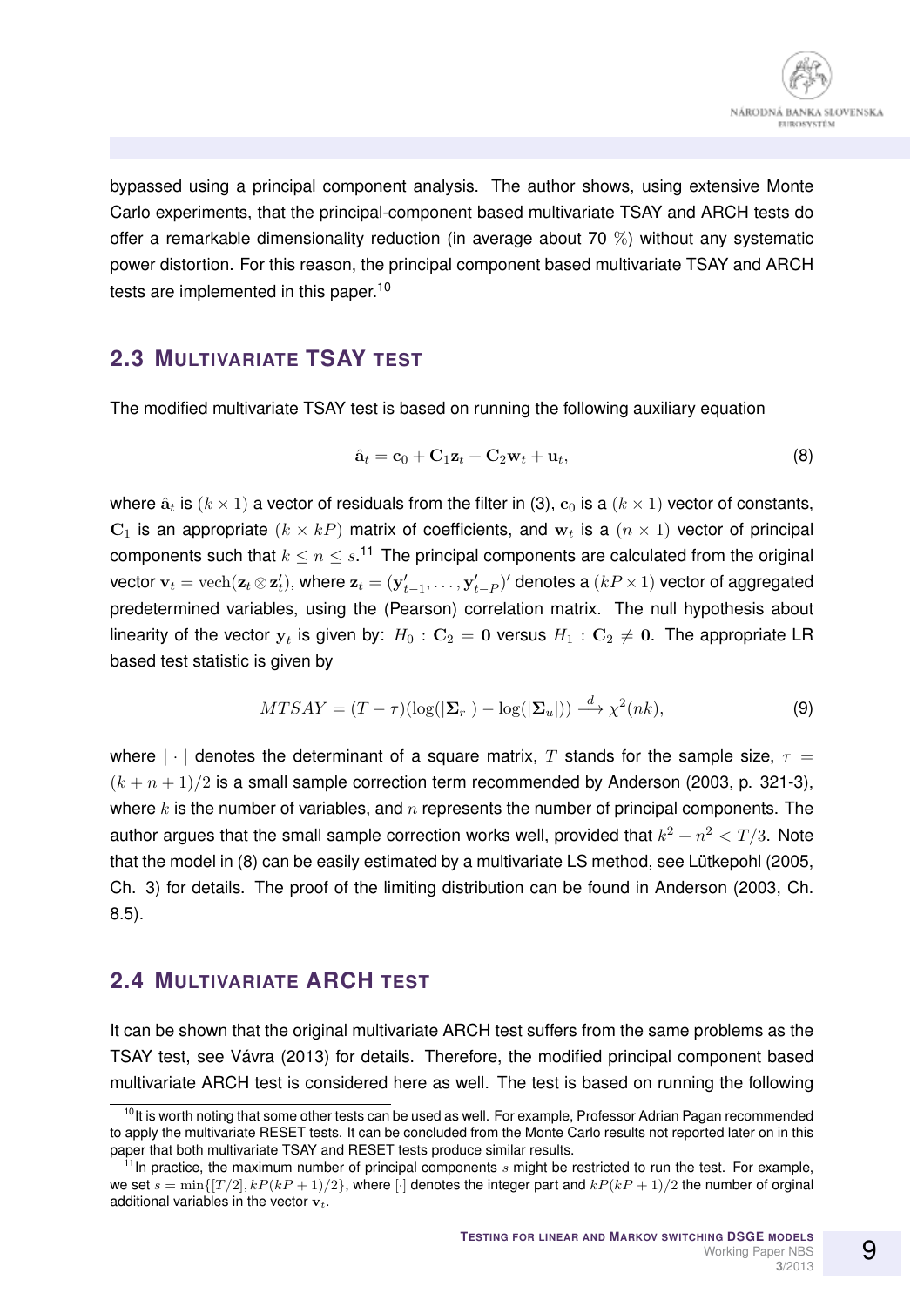

auxiliary equation

$$
\operatorname{diag}(\hat{\mathbf{a}}_t \otimes \hat{\mathbf{a}}_t') = \mathbf{c}_0 + \mathbf{C}_1 \mathbf{w}_t + \mathbf{u}_t, \tag{10}
$$

where  ${\rm diag}(\hat{\bf a}_t\otimes\hat{\bf a}_t')$  is a  $(k\times 1)$  vector of diagonal elements,  ${\bf c}_0$  is a  $(k\times 1)$  vector of constants,  $\mathbf{C}_1$  is an appropriate  $(k \times n)$  matrix of coefficients, and  $\mathbf{w}_t$  is an  $(n \times 1)$  vector of principal components, such that  $k \leq n \leq s$ .<sup>12</sup> The principal components are calculated using the (Pearson) correlation matrix of the original vector  ${\bf v}_t=(\text{vech}(\hat{{\bf a}}_{t-1}\otimes\hat{{\bf a}}'_{t-1})',\ldots,\text{vech}(\hat{{\bf a}}_{t-Q}\otimes\hat{{\bf a}}'_{t-Q})')'$ denotes an  $(s \times 1)$  vector of all the predetermined variables of the test. The null hypothesis of homoscedasticity of the vector  $\mathbf{a}_t,$  is given by:  $H_0$  :  $\mathbf{C}_1$  = 0 versus  $H_1$  :  $\mathbf{C}_1$   $\neq$  0. The appropriate LR-based test statistic is given by

$$
MARCH = (T - \tau)(\log(|\hat{\Sigma}_r|) - \log(|\hat{\Sigma}_u|)) \stackrel{d}{\longrightarrow} \chi^2(nk),
$$
\n(11)

where  $|\cdot|$  denotes the determinant of a square matrix,  $\hat{\Sigma}_r$  and  $\hat{\Sigma}_u$  represent the estimated variance-covariance matrix of the restricted model, unrestricted model respectively,  $T$  is the sample size,  $\tau = (k + n + 1)/2$  is a small sample correction term recommended by Anderson (2003, p. 321-3), where k is the number of variables, and n represents the number of principal components. He argues that the small sample correction works well, provided that  $k^2 + n^2 < T/3$ . Note that the model in (10) can be easily estimated by a multivariate LS method, see Lütkepohl (2005, Ch. 3) for details. The proof of the limiting distribution can be found in Anderson (2003, Ch. 8.5).

It is worth noting that our specification of the multivariate tests, based on the LR principle, is motivated by Harvill and Ray (1999), who consider the F-test based on the Wilks lambda statistic. It can be argued (e.g. Godfrey (1988, Ch. 2)) that for linear regression models such as (8) and (10), the LR-based tests are slightly more powerful as compared to the LM-based tests. In addition, both the LR and LM-based tests are computed in the same way (using the auxiliary equations) in this particular case and have the same limiting distribution, see Davidson and MacKinnon (1999, p. 423–428).<sup>13</sup> Although the LM-based test statistics are slightly more preferred, it is important to point out that there are many other applications of the LR tests in the multivariate time series literature, see Hamilton (1994, p. 296-298, 648-650) for additional examples.

<sup>&</sup>lt;sup>12</sup>The maximum number of principal components  $s$  might be restricted as in the previous case, see Footnote 9 <sup>13</sup>The LM-based test for multivariate systems is discussed in Deschamps (1993). Monte Carlo comparison of both LM and LR-based tests for multivariate systems can be found in Deschamps (1996).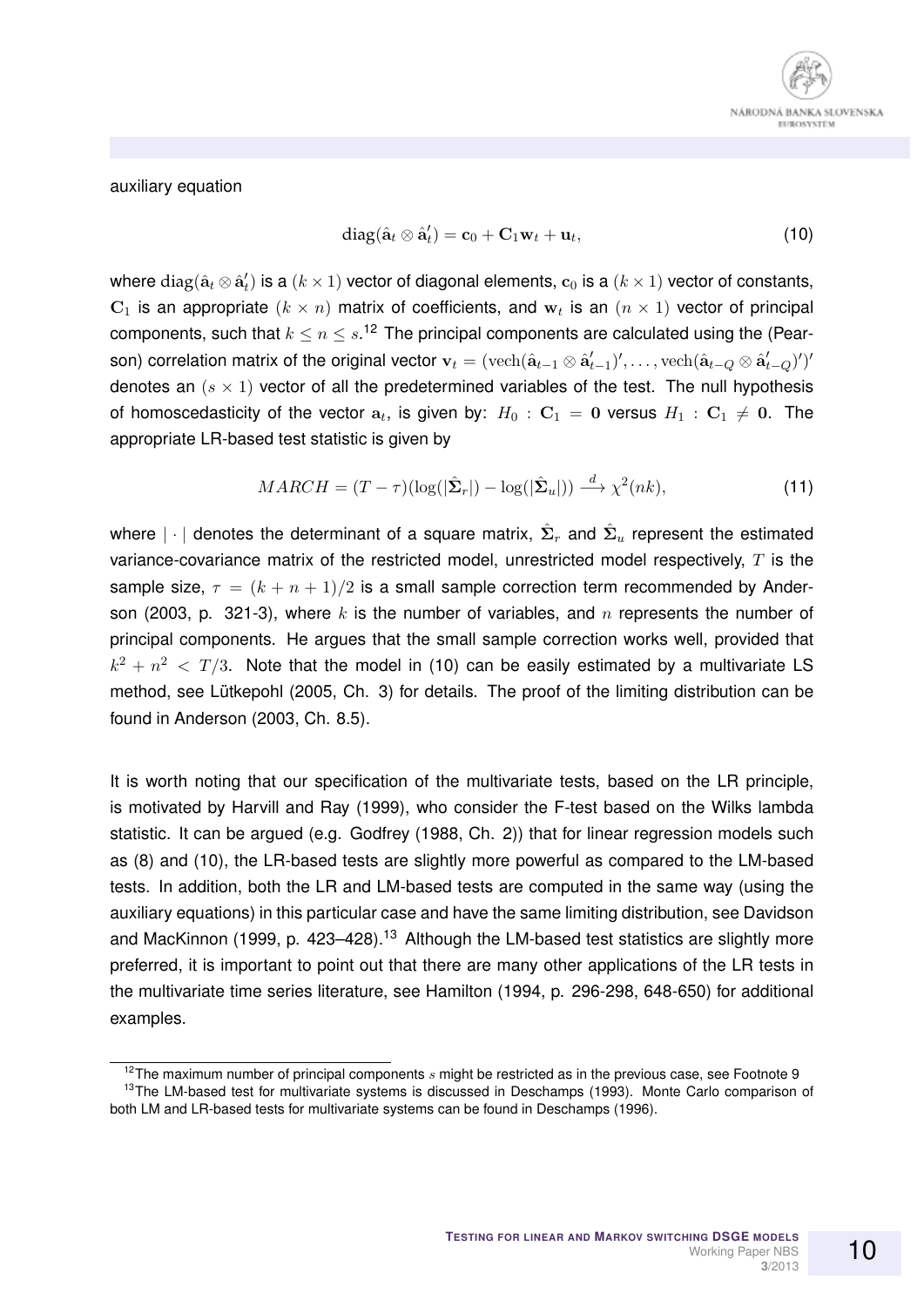#### **2.5 PRINCIPAL COMPONENT ANALYSIS**

Although a principal component analysis can reduce, or even completely eliminate, the dimensionality problem, there is still an ultimate question of how many components to retain. Therefore, some comments on the basics about principal component analysis are in order. A principal component analysis (PCA) is concerned with explaining the variance-covariance/correlation structure of the original variables by a few components, which are linear combinations of the original variables. It is important to point out that there is no one-to-one mapping between the roots calculated from the variance-covariance matrix and the correlation matrix. A problem is that, unlike the correlation matrix, the variance-covariance matrix is not scale invariant and hence, neither the calculated roots. Therefore, comfortable or not, the use of the correlation matrix is often recommended, especially for heterogenous data sets and/or indicators originally measured in different units, see Jackson (1991, p. 64–65) for details. For this reason, the correlation matrix is used in this paper unless otherwise stated. One of the main advantages of using PCA is that the calculated principal components are uncorrelated linear combinations of the original variables due to orthogonality of the estimated eigenvectors. The advantage of this feature is that principal components eliminate multicollinearity from a testing procedure. Formally, the principal components are defined as follows

$$
w_{jt} = \mathbf{e}'_j \mathbf{v}_t, \quad \text{for} \quad j = 1, \dots, s, \quad t = 1, \dots, T,
$$
 (12)

where  $w_{it}$  is the jth-principal component at time  $t$ ,  $e_i$  is a particular eigenvector associated with the eigenvalue  $\lambda_i$  estimated from the variance-covariance or correlation matrix. For instance,  $\mathbf{v}_t$  takes the following form for the MTSAY test based on a VAR(P) filter

$$
\mathbf{v}_t = \text{vech}(\mathbf{z}_t \otimes \mathbf{z}'_t),
$$

where  $\mathbf{z}_t = (\mathbf{y}'_{t-1}, \dots, \mathbf{y}'_{t-P})'$  is a vector of predetermined variables. Obviously, the vector  $\mathbf{v}_t$ for the MARCH test is defined in a similar way, see Section 2.4.

The number of principal components to retain is determined by the so called stopping rules. These can split into four basic categories: (i) purely statistical rules (e.g. a Bartlett test); (ii) graphical rules (e.g. a scree plot); (iii) rule-of-thumb stopping rules; and finally (iv) bootstrapbased rules. The interested reader is referred to Peres-Neto et al. (2005) for a comprehensive survey. Among those rules successfully applied in the literature, the following three are implemented in this paper:<sup>14</sup>

1. The information criterion rule: The number of principal components can be determined using an automatic selection procedure based on minimizing an appropriate information

 $14$ See Vávra (2013) for arguments why not to implement more sophisticated stopping rules in the context of non-linearity testing.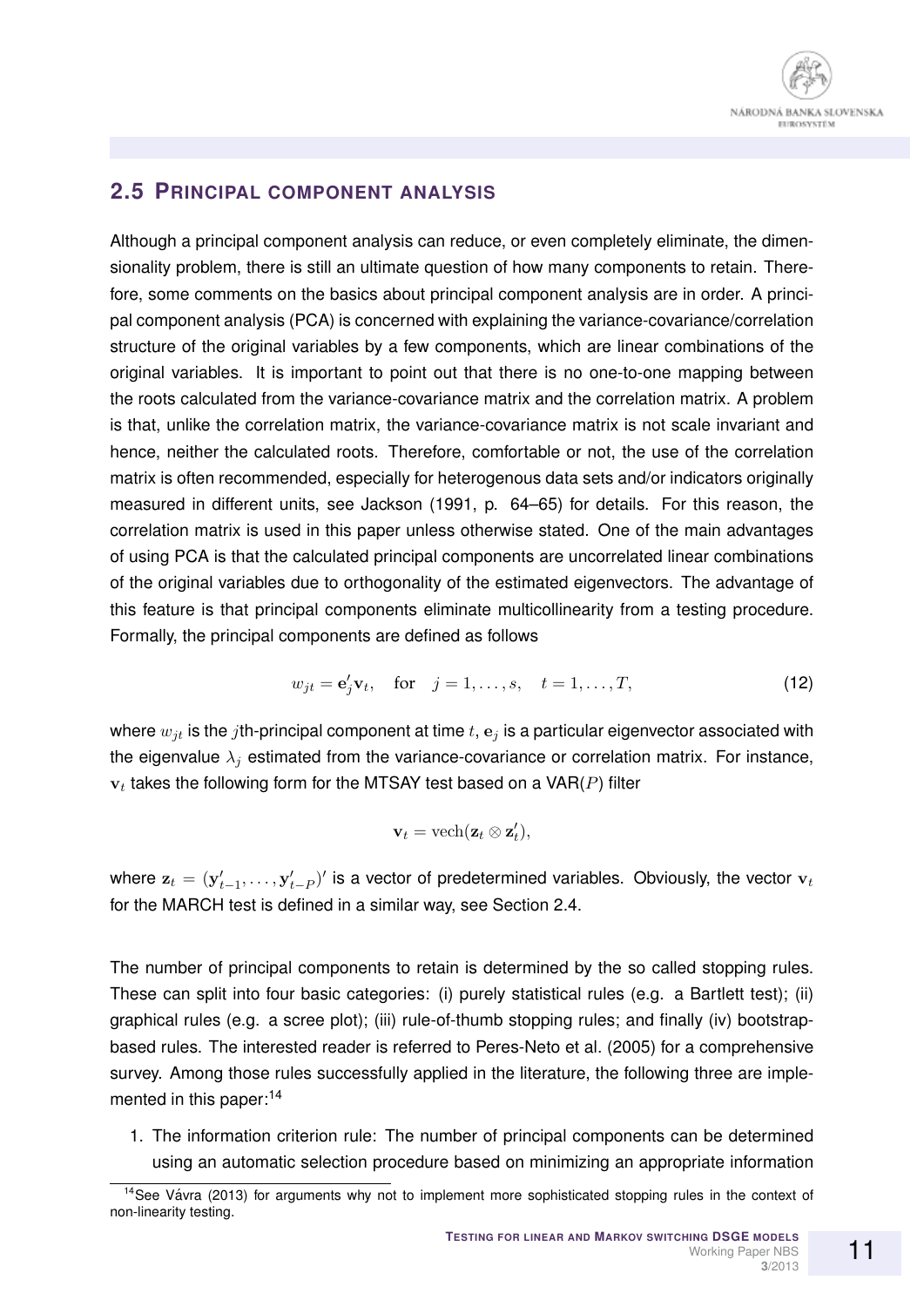criterion. Blake and Kapetanios (2003) show, using Monte Carlo experiments, that the BIC approach produces superior results as compared to other methods considered in their paper.

- 2. The variance rule: Another popular way of selecting the number of principal components is to use the first n components attributing  $100n\%$  of total variance of the original set of variables. The usually recommended proportion of total variance in multivariate analysis is  $\eta = 0.9$ .
- 3. The Kaiser rule: This rule is based on the fact that the average root calculated from the correlation matrix is equal to 1. For this reason, the rule suggests to retain all the first eigenvalues larger than 1.

Note that the testing procedure cannot be carried out if no principal component is chosen by the stopping rule. We, therefore, do not consider this case and start with a minimum of  $k$  principal components for the multivariate tests.

### **3. MONTE CARLO SETUP**

The statistical properties of the principal component based multivariate non-linearity TSAY and ARCH tests are assessed via Monte Carlo experiments using simple, yet realistic, DSGE models. Each model describes the behaviour of three agents in the economy (i.e. households, firms, and government). The closed-form of the model consists of three equations (variables): the aggregate demand (the Euler equation) equation (output, denoted as  $y$ ), the aggregate supply (the New Keynesian Phillips curve) equation (the inflation rate, denoted as  $\pi$ ), and the monetary policy rule (the interest rate, denoted as  $r$ ). The size properties of the tests (i.e. the null hypothesis of linearity is true) are assessed using a simple linear DSGE model, denoted as "L", whereas the power properties (i.e. the alternative hypothesis is true) are examined using two Markov-switching DSGE models, denoted as "MS1" and "MS2". In particular, MS1 is a Markov-switching DSGE model where only parameters of the monetary policy rule are subject to a change, whereas MS2 is a model where both the monetary policy parameters and the Phillips curve parameters are subject to a change. Put differently, the MS1 model is a model with dominance of linear structural equations (2 equations are linear 1 equation is nonlinear), whereas the MS2 model is a model with dominance of non-linear structural equations (2 equations are non-linear 1 equation is linear). Using this model configuration, one can easily check the robustness of the above mentioned multivariate tests against different degree of non-linearity in the structural equations. A complete description of linear and Markov-switching DSGE models can be found in Appendix A.

Note that variables in DSGE models are assumed to be deviations from steady-states, whereas the growth rates (first differences) are usually used when testing for non-linearity in (non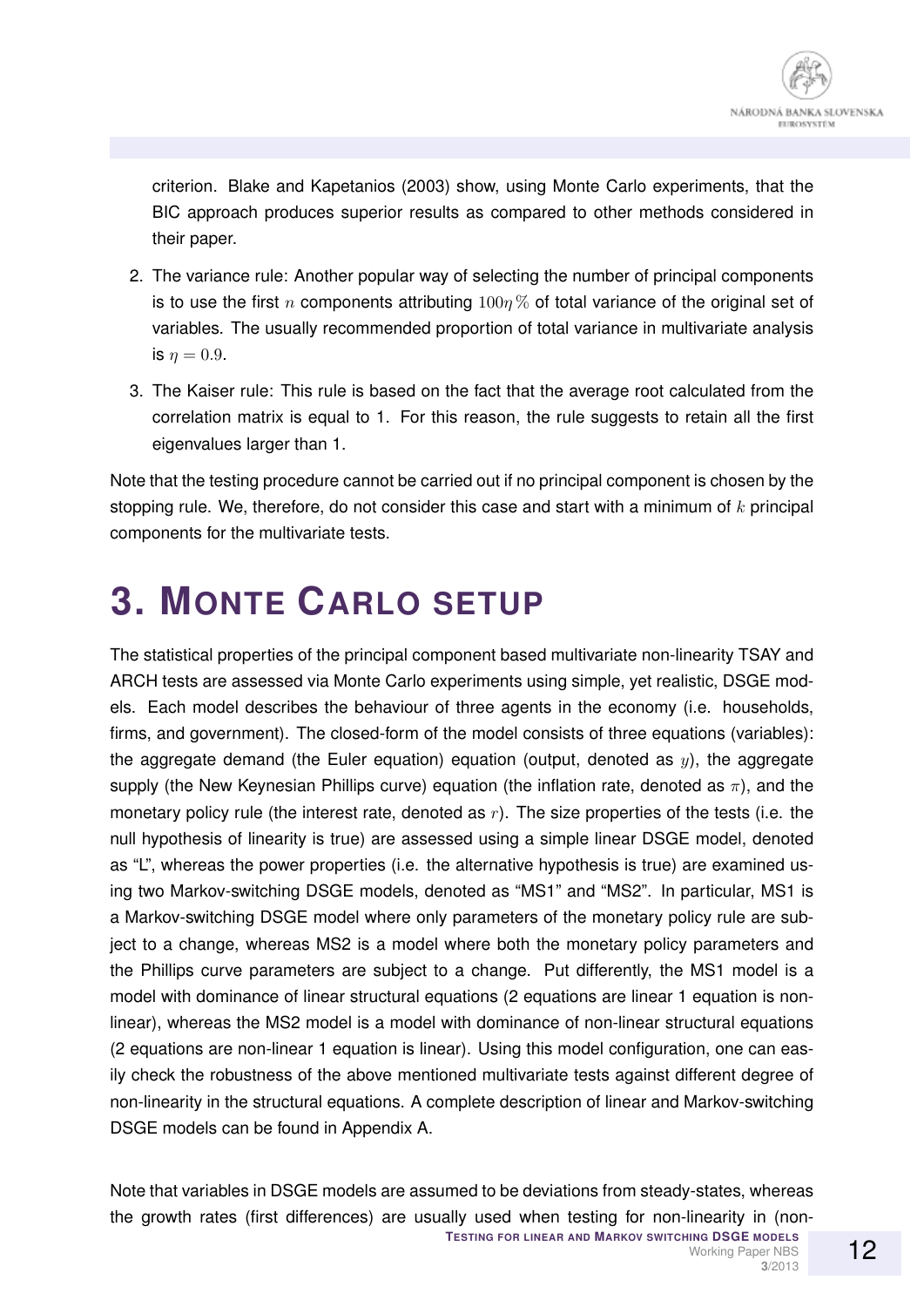stationary) economic indicators.<sup>15</sup> In order to check the robustness of the multivariate tests against the data transformation, the following set of data transformations is considered for a given vector of variables (the inflation rate  $\pi$ , output y, the interest rate r) in this paper: (a) "transformation 1" denotes variables expressed as deviations from steady-states – (the inflation gap  $\hat{\pi}$ , the output gap  $\hat{y}$ , the interest rate gap  $\hat{r}$ ); (b) "transformation 2" denotes variables expressed as a mix of deviations from steady-states and the growth rates (first differences) – (the inflation gap  $\hat{\pi}$ , the growth rates of output  $\Delta\hat{y}$ , the interest rate gap  $\hat{r}$ ); (c) "transformation 3" denotes variables expressed as the growth rates and/or first differences – (the first difference of the inflation rate  $\Delta\hat{\pi}$ , the growth rate of output  $\Delta\hat{y}$ , the first difference of the interest rate  $\Delta\hat{r}$ ).<sup>16</sup>

All model innovations are drawn from a multivariate Gaussian distribution with zero means and unit variances.<sup>17</sup> The sample size is set to  $T \in \{150, 300\}$  and the number of repetitions is set to  $R = 1,000$ .<sup>18</sup> The number of principal components is determined using the above defined stopping rules (i.e. BIC, variance, Kaiser). Principal components are calculated from the Pearson correlation matrix. The following notation is used for the principal component based multivariate tests: (i) "M(BIC)" stands for the multivariate test (i.e. ARCH or TSAY) with the automatically selected number of principal components n using the BIC approach; (ii) " $M(0.9)$ " denotes the multivariate test with the number of components determined by the variance rule with the cutoff 0.9; (iii) "M(K)" is the multivariate test with the number of components determined by the Kaiser (root) rule with the cutoff 1.0.

In order to compare the performance of the principal component multivariate tests, the results from the standard univariate TSAY and ARCH test statistics are reported as well. A description of these univariate tests can be found in Tsay (1986) and Engle (1982). Automatic lag order selection procedure proposed in Ng and Perron (2005) is implemented to determine the lags of both AR and VAR models to filter out the conditional mean.

### **4. MONTE CARLO RESULTS**

The Monte Carlo results are presented in Tables 1–2 in Appendix D. The tables present the average rejection frequency of both the univariate and multivariate non-linearity tests. The results

<sup>&</sup>lt;sup>15</sup>For instance, the output gap is used in DSGE models, whereas the real GDP growth rates are used when testing for non-linearity.

<sup>&</sup>lt;sup>16</sup>Note that the first difference of a deviation of real output from the steady state (i.e.  $\Delta\hat{y}_t$ ) is equivalent to the growth rate of real output (i.e.  $\Delta \log y_t$ ), provided that the constant growth rate of the steady-state of real output is considered. The same analogy holds for the interest rate and the inflation rate as well.

 $17$ Our choice is based on arguments in Vávra (2013) who shows that the size and power properties of the principal component based multivariate TSAY and ARCH tests are insensitive to the configuration of the variance-covariance matrix of model innovations.

 $18$  For example, Smets and Wouters (2007) use the data set spanning the period 1966Q1 – 200Q4 (i.e. 156 observations), Liu and Mumtaz (2011) use the data set spanning the period 1970Q1 – 2009Q1 (i.e. 157 observations), among others.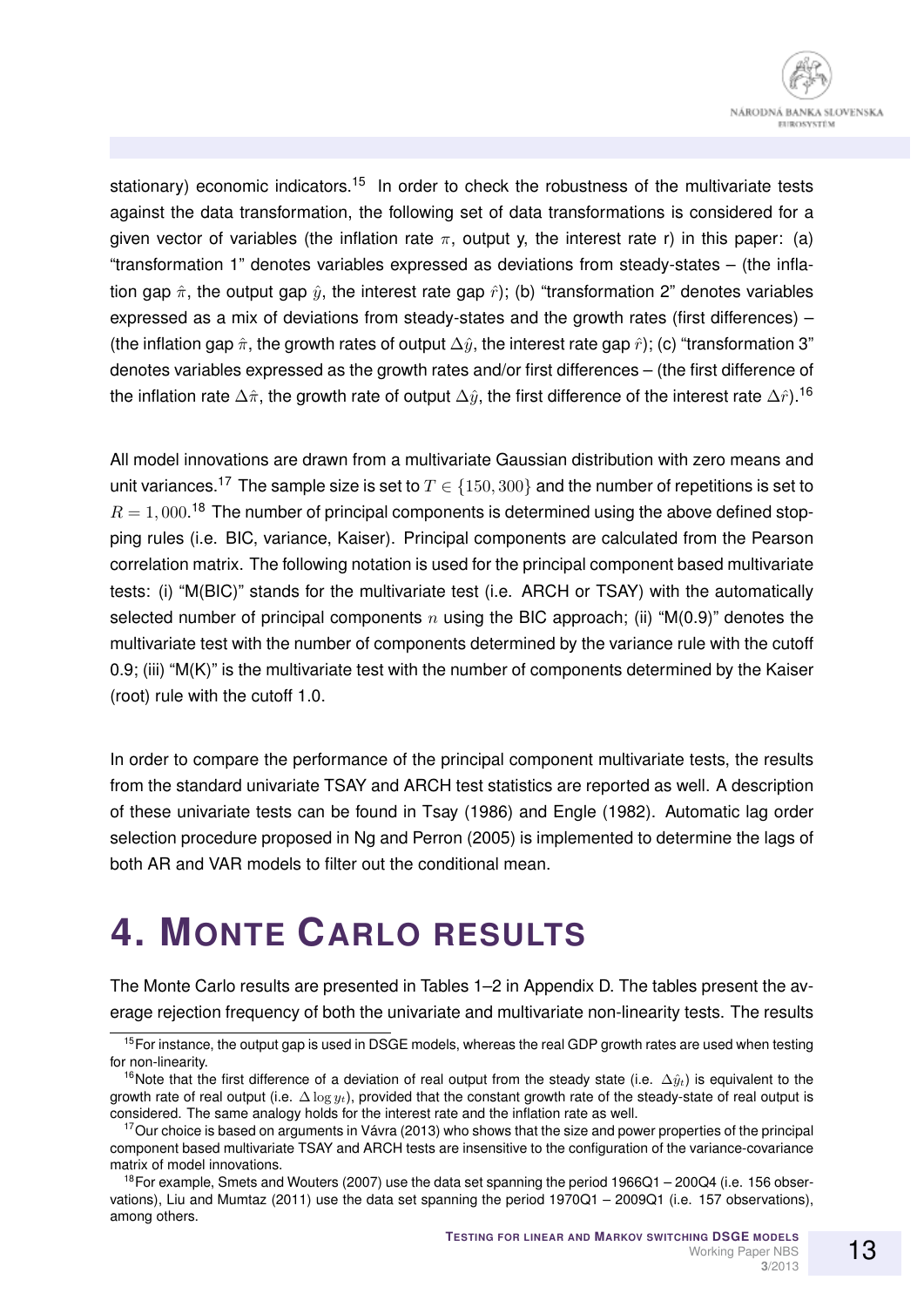reveal the following: (i) Both univariate and multivariate ARCH tests have a good size even in small samples (i.e.  $T = 150$ ). Nevertheless, the multivariate TSAY tests are systematically slightly oversized, whereas the univariate TSAY tests are slightly downsized. However, a size distortion is not of the magnitude to disqualify either of the tests from using them. Put differently, both univariate and multivariate non-linearity tests do produce good results, provided that a model is linear; (ii) The power results of both multivariate TSAY and ARCH tests are very good even in small sample (i.e.  $T = 150$ ) and are insensitive to the data transformation. The power of the principal component multivariate tests improves significantly with the number of non-linear structural equations in the model and as the sample size  $T$  increases. For example, the average rejection frequency of the principal component based MTSAY (MARCH) test for the MS2 model ranges from 0.58 to 0.87 (from 0.74 to 0.87) in the sample  $T = 150$ , depending on the stopping rule and the data transformation; (iii) The average number of principal components determined by individual rules ranges from 3 to 9. From this point of view, the Kaiser rule might be preferred because of a very intuitive setup and its simplicity; (iv) The univariate tests do suffer from a high power variation and a systematic power loss as compared to their multivariate counterparts. What is more, the multivariate tests do produce superior results as compared to the univariate tests in almost all cases.

### **5. SENSITIVITY ANALYSIS**

In order to avoid criticism that the Monte Carlo results are based on a particular model parameter configuration, a sensitivity analysis is conducted. A standard sensitivity analysis approach is implemented, which means that one parameter is subject to a change, whereas the other model parameters are kept constant and set to their benchmark values. Special attention is paid to the MS1 model configuration (i.e. only the policy rule parameters are subject to Markovswitching).<sup>19</sup> We consider the following two parameter configurations:

(i) The parameter  $\phi_u(S_t) \in \{0.5, 0.1\}$  is kept constant, whereas

 $\phi_n(S_t) \in \{(1.50, 1.0), (1.75, 1.0), (2.00, 1.0), (2.25, 1.0), (2.50, 1.0)\};$ 

(ii) The parameter  $\phi_p(S_t) \in \{2.0, 1.0\}$  is kept constant, whereas

 $\phi_u(S_t) \in \{(0.3, 0.1), (0.4, 0.1), (0.5, 0.1), (0.6, 0.1), (0.7, 0.1), (0.8, 0.1)\}.$ 

All other model parameters take their benchmark values as described in Appendix C. We focus on the behaviour of the multivariate tests with the number of principal components determined by the Kaiser stopping rule (i.e. MTSAY(K) and MARCH(K)). The sensitivity results, based on data transformation 2 (see Section 3), are presented in a graphical form in Figure 1. Al-

 $19$ Similar results are obtain for the MS2 model as well. The results are available from the author upon request. **TESTING FOR LINEAR AND MARKOV SWITCHING DSGE MODELS** Working Paper NBS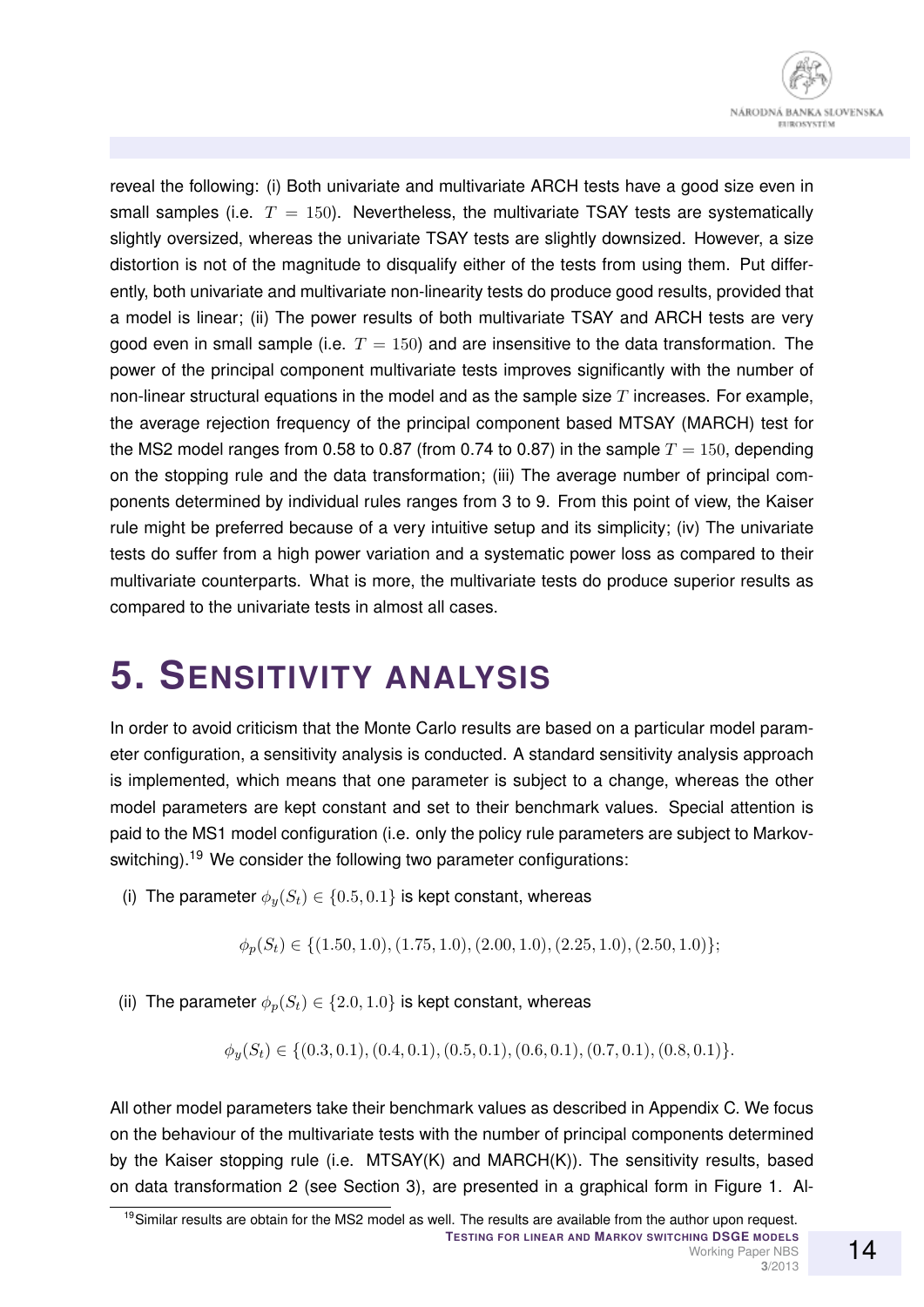though the MARCH test is slightly more powerful as compared to the MTSAY test, the power of both multivariate tests is highly robust against variation in the monetary policy rule parameters  $\phi_n(S_t)$  and  $\phi_n(S_t)$ . Interestingly, the rejection frequencies of the multivariate tests are similar for both parameter configurations. For example, the rejection frequency of the MARCH $(K)$  test is around 0.5 for both parameter configurations.





Note: "MTSAY(K)" and "MARCH(K)" denote the principal component based multivariate test with the number of components selected automatically by the Kaiser rule.

### **6. EMPIRICAL ANALYSIS**

In this section, the univariate and principal component based multivariate TSAY and ARCH tests are applied to a set of US quarterly economic variables:<sup>20</sup> the growth rate of real GDP (Y), the growth rate of real consumption (C) and the growth rate of real investment (I), the CPI inflation rate (P), the 3M treasure bill rate (R), the growth rate of nominal hourly wage (W) and growth rate of hours worked  $(L)$ .<sup>21</sup> In order to check the robustness of the results against the size of the model (i.e. the number of economic variables in the model), three different combinations of variables are considered: (1)  $y = (Y, P, R)'$ ; (2)  $y = (Y, P, R, W, L)'$ ; (3)  ${\bf y}=(P,R,W,L,C,I)'.$ <sup>22</sup> All variables span the period 1961Q1 to 2010Q4 (i.e.  $T=200$  observations). Following Assumption 1, a linear VAR/DSGE model<sup>23</sup> is considered as an adequate model under the null hypothesis.<sup>24</sup> As explained in Section 2, both TSAY and ARCH test require the specification of lag orders  $P$  and  $Q$ . The automatic lag order selection procedure recom-

<sup>&</sup>lt;sup>20</sup>All relevant variables are seasonally adjusted.

 $21$ Note that the growth rate is defined as the log-difference.

<sup>&</sup>lt;sup>22</sup>A similar data set is considered in Smets and Wouters (2007).

<sup>&</sup>lt;sup>23</sup>Only for simplicity, a DSGE model is assumed to be exactly identified, which means that the same number of shocks as the number of dependent variables is considered in this exercise.

<sup>&</sup>lt;sup>24</sup>A simple AR model is considered for univariate tests.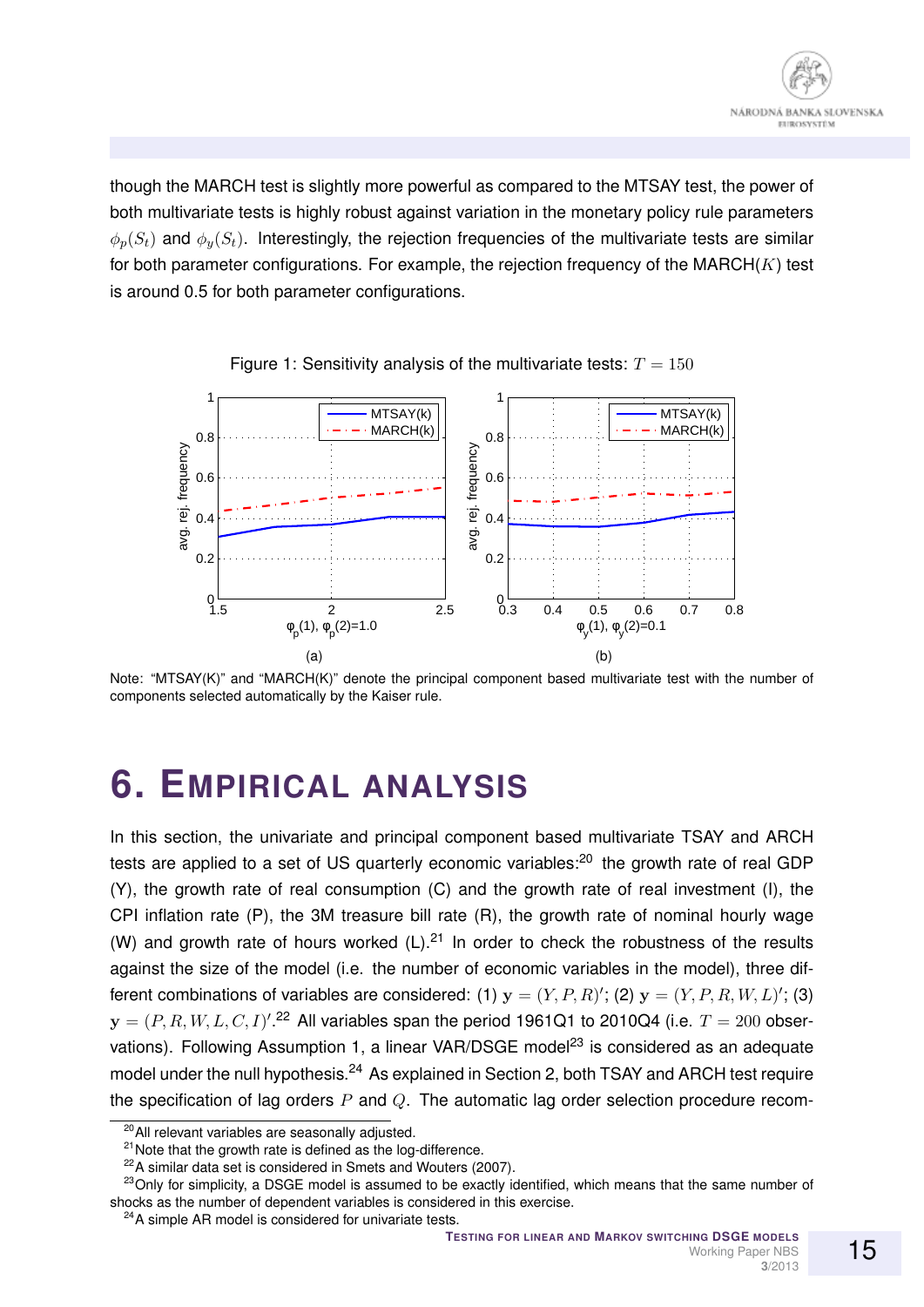mended by Ng and Perron (2005) is implemented here. The procedure indicates  $P \in \{3, 4\}$  for the multivariate TSAY tests and  $Q = 2$  for multivariate ARCH tests, depending on the sub-set of variables. The maximum number of principal components is restricted to  $s = T/2 = 100$ .

We are interested in answering the following two questions: (i) "Is a linear VAR/DSGE model adequate for the selected groups of the US economic variables?"; (ii) "How similar are the results obtained from the univariate and multivariate non-linearity tests when using the selected groups of the US economic variables?"

The results are presented in Table 3. The table presents the estimated  $p$ -values of both univariate and multivariate tests for various sub-sets of US variables. The results suggest the following: (i) The null hypothesis of linearity is clearly rejected by almost all multivariate tests at the significance level 0.05, regardless of the stopping rules used to determine the number of components and the group of economic variables. Put differently, a linear VAR/DSGE model is clearly not an adequate representation for any sub-set of US variables. It is also worth pointing out that the degree of rejecting the null hypothesis increases with the number of variables included in the model (compare the results for the first and the last sub-set of US variables); (ii) As in the case of Monte Carlo experiments, the univariate non-linearity tests do produce misleading results, which can be easily illustrated using the last group of variables  $y = (P, R, W, L, C, I)'$ . In this case, the null hypothesis of linearity is clearly rejected by all multivariate tests at the significance level 0.05, regardless of the test configuration, whereas only in 3 out of 6 variables when using univariate tests. This is a nice example illustrating how difficult it might be to interpret the results from univariate non-linearity tests in the multivariate context.

### **7. CONCLUSION**

This paper addresses the issue of testing for linear and Markov-switching (non-linear) DSGE models. Our Monte Carlo results show that univariate tests might not be adequate for testing for non-linearity in economic variables, which are dependent (correlated/co-integrated) in nature. The univariate tests suffer from a serious power distortion, and thus, may easily lead to misleading inference. On the contrary, principal component based multivariate non-linearity TSAY and ARCH tests exhibit good size and power properties for a given set of DSGE models. Empirical results, based on three different sub-sets of US economic variables, indicate that the null hypothesis of linearity is clearly rejected by all principal component based multivariate non-linearity tests. Therefore, it can be concluded that the use of linear DSGE models such as in Smets and Wouters (2007) is in sharp contrast with our findings, and, thus, unsuitable for policy recommendations.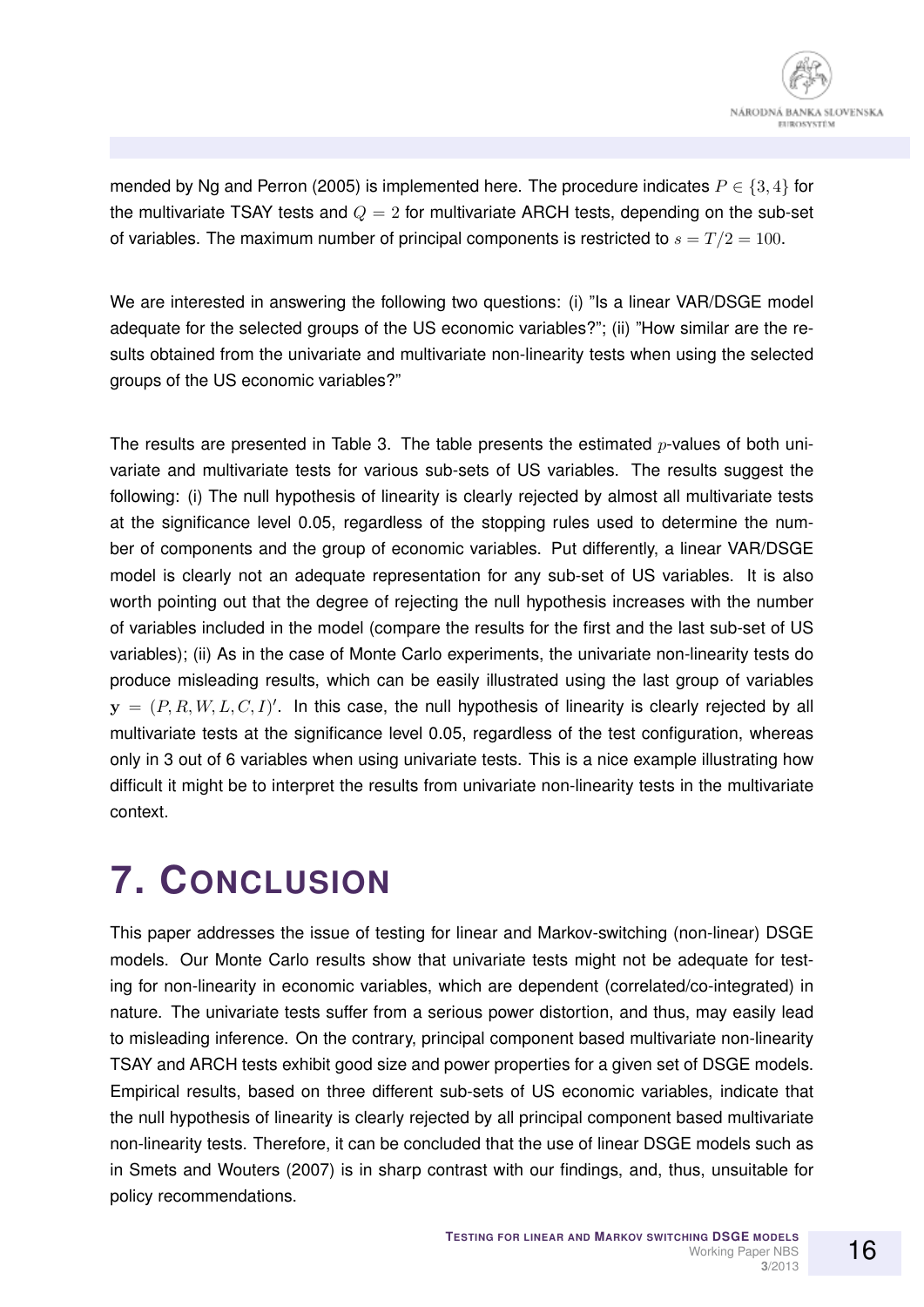

### **REFERENCES**

- Adolfson, M., Laséen, S., Lindé, J., Villani, M., 2007. Bayesian estimation of an open economy DSGE model with incomplete pass-through. Journal of International Economics 72 (2), 481– 511.
- Altig, D., Christiano, L. J., Eichenbaum, M., Linde, J., 2011. Firm-specific capital, nominal rigidities and the business cycle. Review of Economic Dynamics 14 (2), 225–247.
- Amato, J. D., Laubach, T., 2003. Estimation and control of an optimization-based model with sticky prices and wages. Journal of Economic Dynamics and Control 27 (7), 1181–1215.
- Anderson, T., 2003. An Introduction to Multivariate Statistical Analysis. Wiley.
- Barthélemy, J., Marx, M., 2013. Determinacy conditions for markov switching rational expectations models. Unpublished manuscript.
- Bianchi, F., 2013. Regime switches, agents' beliefs, and post-world war ii us macroeconomic dynamics. The Review of Economic Studies 80 (2), 463–490.
- Blake, A., Kapetanios, G., 2003. A radial basis function artificial neural network test for neglected nonlinearity. Econometrics Journal 6 (2), 357–373.
- Chen, X., MacDonald, R., 2012. Realized and optimal monetary policy rules in an estimated markov-switching dsge model of the united kingdom. Journal of Money, Credit and Banking 44 (6), 1091–1116.
- Cho, S., 2011. Characterizing Markov-switching rational expectations models. Working Paper.
- Christiano, L., Eichenbaum, M., Evans, C., 2001. Nominal rigidities and the dynamic effects of a shock to monetary policy. NBER working paper 8403.
- Davidson, R., MacKinnon, J. G., 1999. Econometric Theory and Methods. Oxford University Press.
- Davig, T., 2007. Phillips curve instability and optimal monetary policy. Federal Reserve Bank of Kansas City Working Paper Series 4/2007.
- Davig, T., Leeper, E., 2005. Generalizing the Taylor principle. National Bureau of Economic Research 11874.
- Deschamps, P., 1993. Joint tests for regularity and autocorrelation in allocation systems. Journal of Applied Econometrics 8 (2), 195–211.
- Deschamps, P., 1996. Monte carlo methodology for lm and lr autocorrelation tests in multivariate regression. Annales d'Economie et de Statistique, 149–169.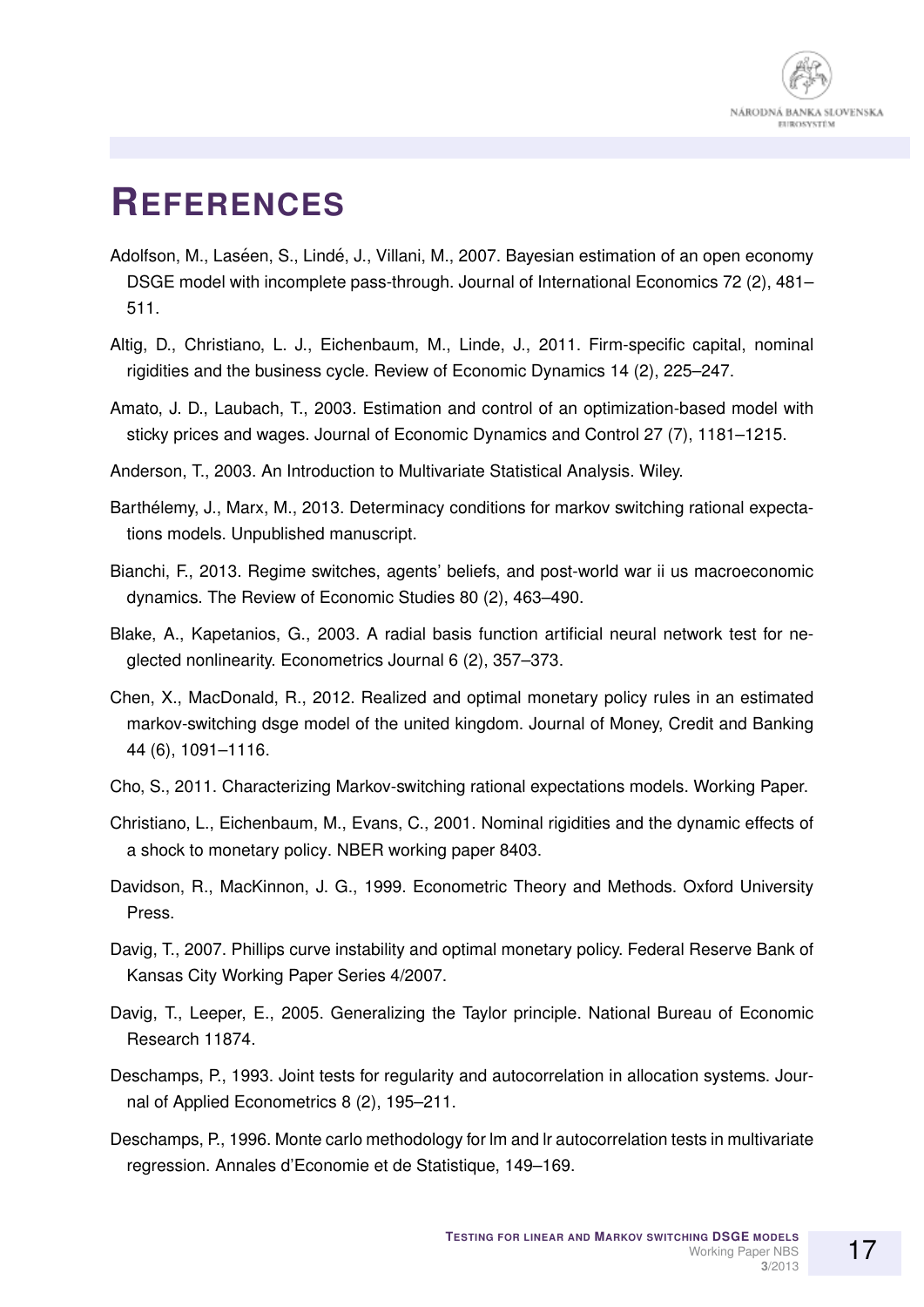

- Dib, A., 2003. An estimated canadian dsge model with nominal and real rigidities. Canadian Journal of Economics 36 (4), 949–972.
- Engle, R., 1982. Autoregressive conditional heteroscedasticity with estimates of the variance of United Kingdom inflation. Econometrica 50 (4), 987–1007.
- Erceg, C., Henderson, D., Levin, A., 2000. Optimal monetary policy with staggered wage and price contracts. Journal of monetary Economics 46 (2), 281–313.
- Foerster, A., 2013. Monetary Policy Regime Switches and Macroeconomic Dynamics. Federal Reserve Bank of Kansas City Research Working Papers 4/2013.
- Godfrey, L. G., 1988. Misspecification tests in econometrics. Cambridge University Press.
- Hamilton, J., 1994. Time Series Analysis. Princeton University Press.
- Harvill, J., Ray, B., 1999. Testing for nonlinearity in a vector time series. Biometrika 89 (3), 728–834.
- Jackson, J., 1991. A User's Guide to Principal Components. Wiley.
- Liu, P., Mumtaz, H., 2011. Evolving macroeconomic dynamics in a small open economy: An estimated markov switching dsge model for the uk. Journal of Money, Credit and Banking 43 (7), 1443–1474.
- Liu, Z., Waggoner, D., Zha, T., 2009. Asymmetric expectation effects of regime shifts in monetary policy. Review of Economic Dynamics 12 (2), 284–303.
- Lütkepohl, H., 2005. New Introduction to Multiple Time Series Analysis. Springer.
- Ng, S., Perron, P., 2005. A note on the selection of time series models. Oxford Bulletin of Economics and Statistics 67 (1), 115–134.
- Peres-Neto, P., Jackson, D., Somers, K., 2005. How many principal components? stopping rules for determining the number of non-trivial axes revisited. Computational Statistics & Data Analysis 49 (4), 974–997.
- Psaradakis, Z., Sola, M., 1998. Finite-sample properties of the maximum likelihood estimator in autoregressive models with markov switching. Journal of Econometrics 86 (2), 369–386.
- Rudebusch, G., Swanson, E., 2008. Examining the bond premium puzzle with a dsge model. Journal of Monetary Economics 55, 111–126.
- Schmitt-Grohe, S., Uribe, M., 2004. Solving dynamic general equilibrium models using a second-order approximation to the policy function. Journal of Economic Dynamics and Control 28 (4), 755–775.
- Sims, C., Zha, T., 2006. Were there regime switches in us monetary policy? The American Economic Review 96 (1), 54–81.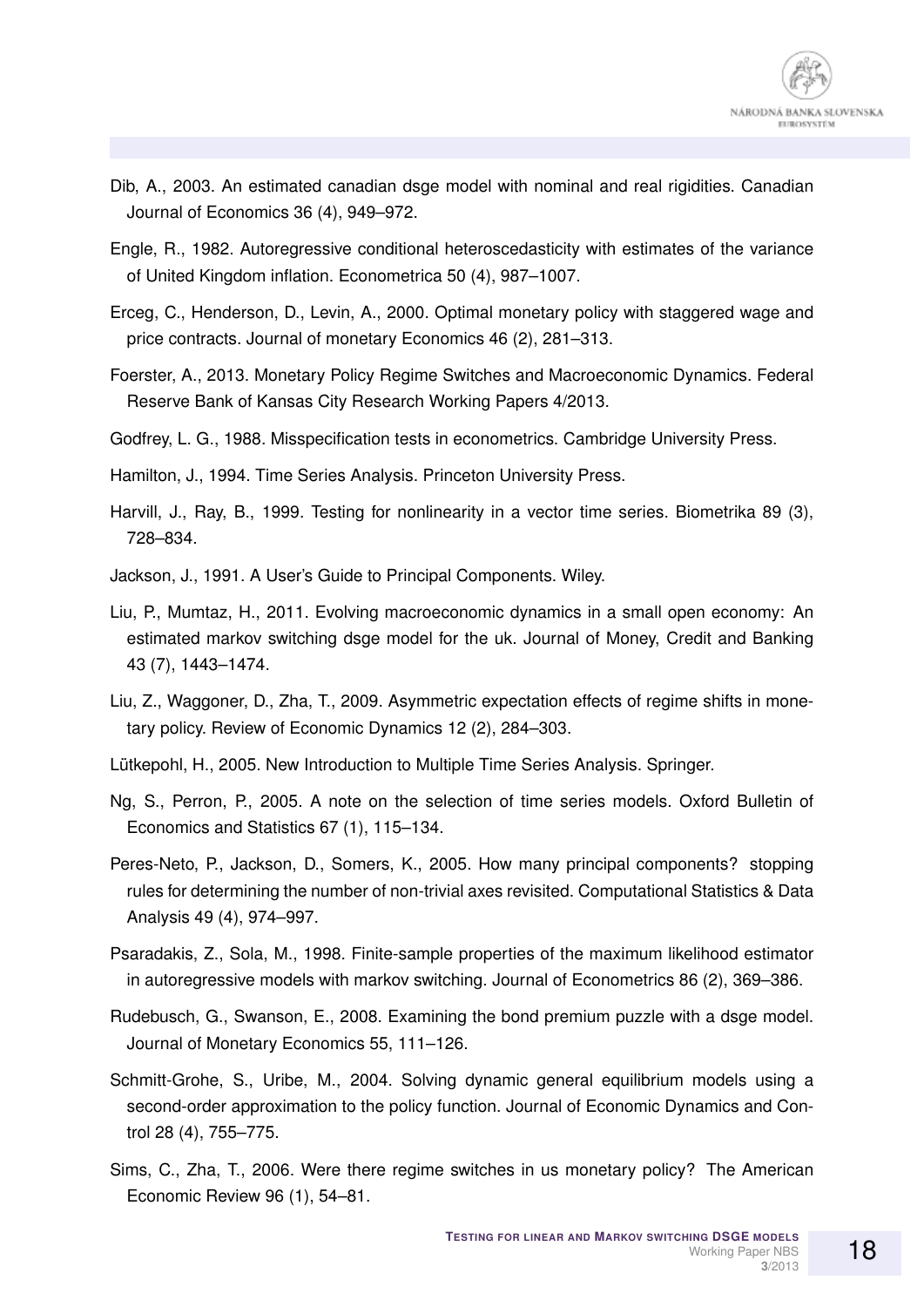

- Smets, F., Wouters, R., 2003. An estimated dynamic stochastic general equilibrium model of the euro area. Journal of the European Economic Association 1 (5), 1123–1175.
- Smets, F., Wouters, R., 2007. Shocks and Frictions in US Business Cycles: a Bayesian DSGE Approach. American Economic Review 97 (3), 586–606.
- Tsay, R., 1986. Nonlinearity tests for time series. Biometrika 73 (2), 461–466.
- Uhlig, H., 1995. A toolkit for analyzing nonlinear dynamic stochastic models easily. Federal Reserve Bank of Mineapolis, Discussion Paper (101).
- Vávra, M., 2013. Testing non-linearity in multivariate stochastic processes. NBS Working Paper Series 2/2013.

19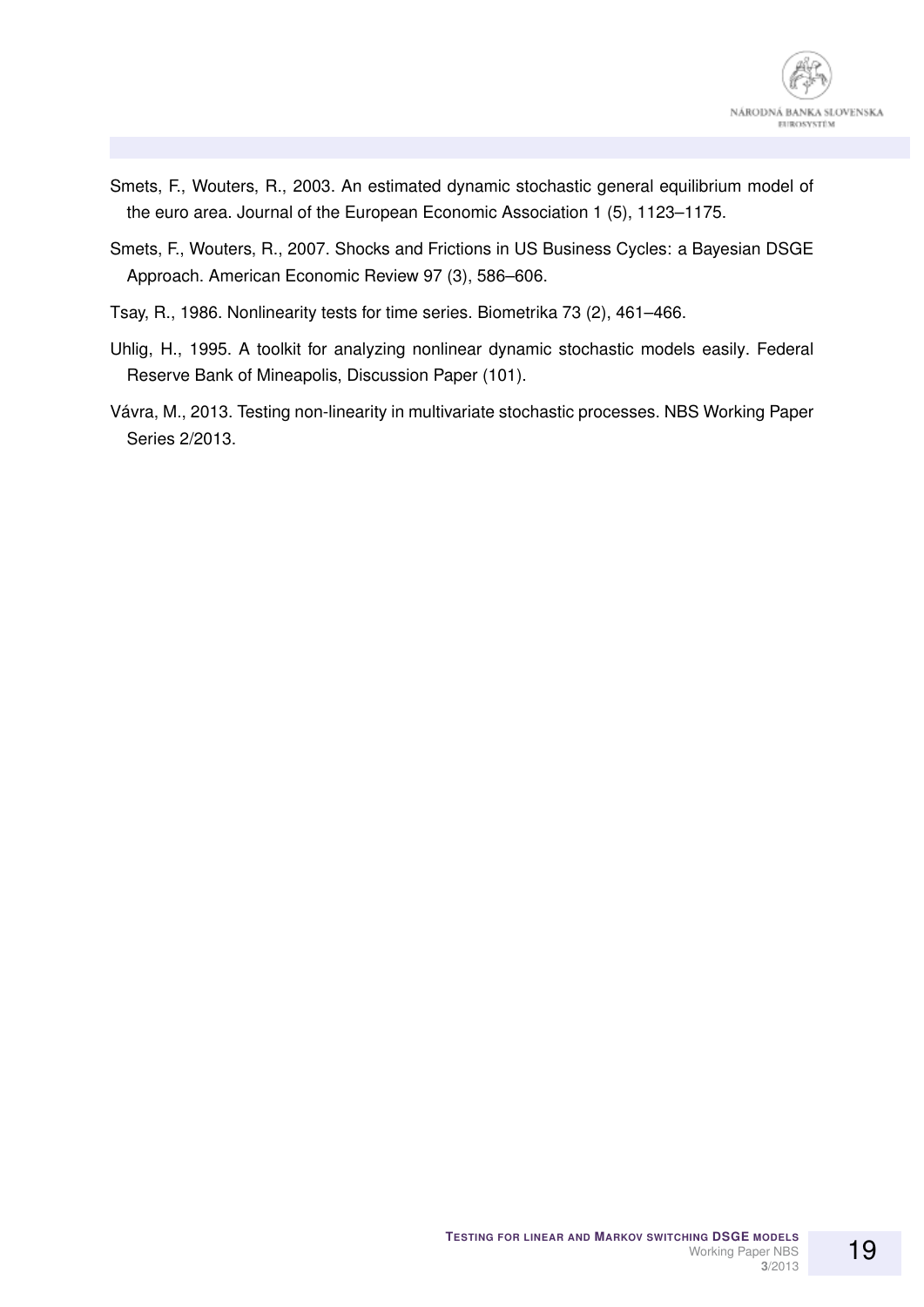

### **APPENDIX A: WORKHORSE DSGE MODEL**

We follow Liu et al. (2009) and consider a simple, yet realistic, DSGE model with nominal and real frictions. The model describes the behaviour of three agents in the economy (i.e. households, firms, and government). It is assumed that the economy is populated by infinitely lived households who consume and supply labour to firms. Households are assumed to maximize an intertemporal CRRA utility function given by

$$
\mathbb{E}_0 \sum_{t=0}^{\infty} \beta^t A_t \left[ \log(C_t - b\bar{C}_{t-1}) - \frac{\Psi}{1+\xi} L_t^{1+\xi} \right],
$$
\n(13)

subject to the following budget constraint

$$
\bar{P}_t C_t + B_t = W_t L_t + (1 + r_{t-1}) B_{t-1} + \Pi_t,
$$
\n(14)

where  $C_t$  denotes real consumption,  $\bar{C}_{t-1}$  lagged aggregate real consumption,  $0 < b < 1$ represents habit formation,  $L_t$  denotes labour,  $A_t$  denotes a preference shock,  $B_t$  denotes a state-contingent nominal bonds and  $r_t$  the nominal interest rate,  $\bar{P}_t$  denotes the price level,  $W_t$ denotes the nominal wage, and  $\Pi_t$  the profit from firms. The parameter  $0 < \beta < 1$  represent the discount rate,  $\xi > 0$  the inverse Frisch elasticity of labour supply, and  $\Psi > 0$  the relative weight of labour in the utility function. The preference shock  $log(A_t)$  is assumed to follow an AR(1) process for convenience:  $\log(A_t) = \rho_a \log(A_{t-1}) + \epsilon_t^a$  such that  $0 < \rho_a < 1$  and  $\epsilon_t^a \sim IID(0,\sigma_a^2).$ 

The final consumption good is produced in the perfectly competitive sector using differentiated intermediate goods as inputs using the Dixit-Stiglitz aggregation technology

$$
C_t = \left[ \int_0^1 Y_t(j)^{\frac{\theta - 1}{\theta}} \mathrm{d}j \right]^{\frac{\theta}{\theta - 1}},\tag{15}
$$

with constant elasticity of substitution  $\theta > 1$ . The perfect competition environment implies that the aggregate price index is given

$$
\bar{P}_t = \left[ \int_0^1 P_t(j)^{1-\theta} \mathrm{d}j \right]^{\frac{1}{1-\theta}}.
$$
\n(16)

Firms are assumed to produce intermediate goods using a simple production technology given by

$$
Y_t(j) = Z_t L_t(j)^\alpha, \tag{17}
$$

where  $0 < \alpha < 1$  is the production function parameter and  $Z_t$  is an aggregate technology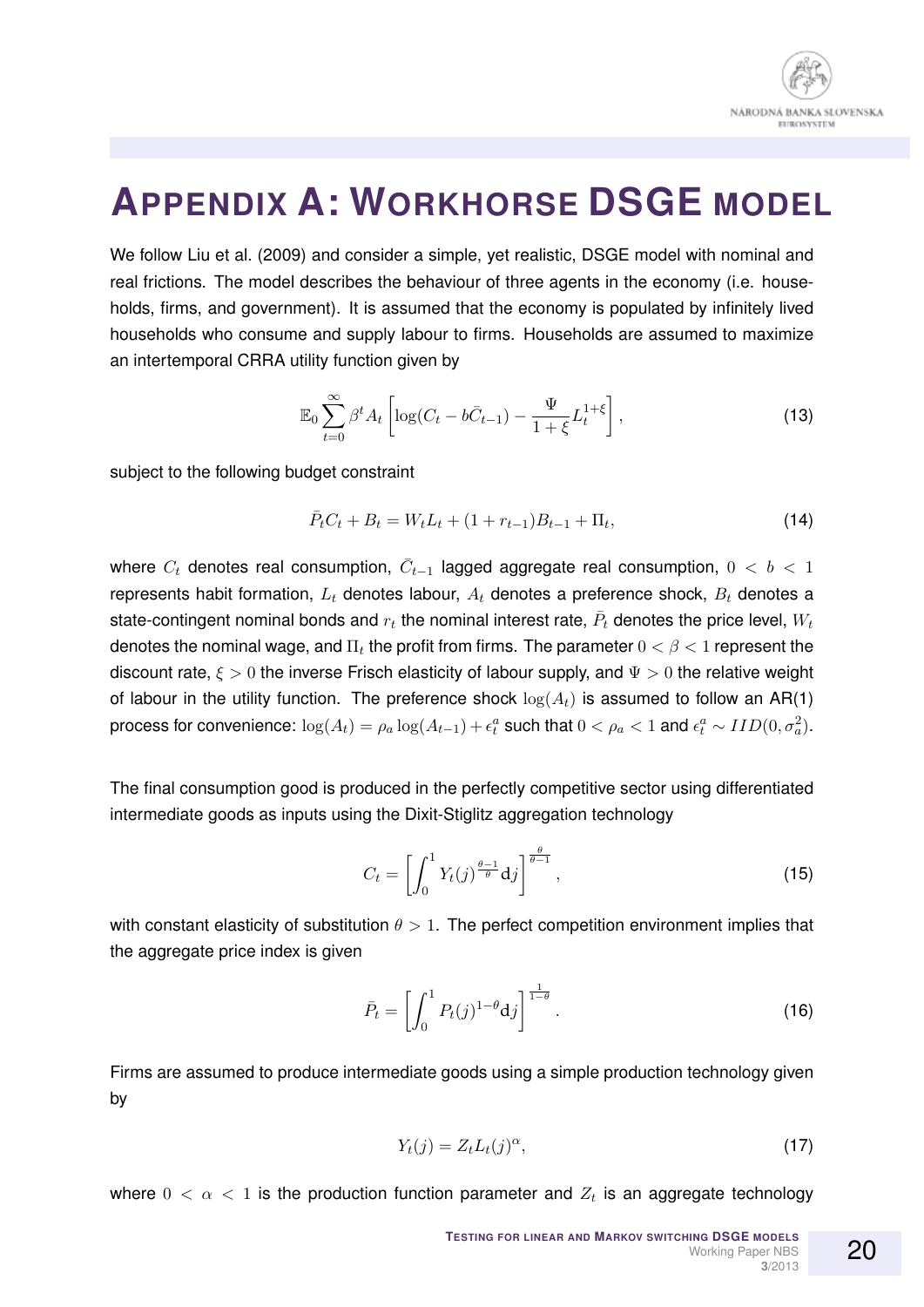

progress following a random walk with a drift  $\log(Z_t) = \log(\lambda) + \log(Z_{t-1}) + \log(v_t)$ , where  $\lambda$  is a measure of deterministic trend of technological progress and  $\log(v_t)$  is a technological innovation following a simple AR(1) process  $\log(v_t) = \rho_v \log(v_{t-1}) + \epsilon_t^v$  such that  $0 < \rho_v < 1$  and  $\epsilon^v_t \sim IID(0,\sigma_v^2).$  Firms are assumed to be price-takers in the input market and monopolistic competitors in the product market. Only for simplicity of the model, firms are assumed to follow a Calvo pricing mechanism. In each period, there is a probability  $\zeta$  that firms cannot adjust their output prices. However, firms that cannot adjust their prices are allowed to re-optimize their prices using a simple indexation rule

$$
P_t(j) = \pi_{t-1}^{\gamma} \pi^{ss(1-\gamma)} P_{t-1}(j),
$$
\n(18)

where  $0 \le \gamma \le 1$  denotes the degree of indexation. If firms can reset their prices, the new price  $P_t(j)$  follows from optimizing the expected discounted stream of dividends given by

$$
\mathbb{E}_{t} \sum_{i=0}^{\infty} \zeta^{i} D_{t+i} \left[ P_{t}(j) \chi_{t+i} Y_{t+i}(j)^{d} - W_{t+i} \left( \frac{Y_{t+i}(j)^{d}}{Z_{t+i}} \right)^{1/\alpha} \right],
$$
 (19)

subject to the demand function

$$
Y_t(j)^d = \left(\frac{P_t(j)}{\bar{P}_t}\right)^{-\theta} C_t.
$$
\n(20)

The term  $\chi_{t+i}$  comes from the price updating rule:  $\chi_{t+i}=1$  for  $i=0$  and  $\chi_{t+i}=\pi_{t+i+1}^\gamma\cdots\pi_t^\gamma\pi^{ss(1-\gamma)i}$ for  $i>0.$  Note that  $D_{t+i}=\Pi_{j=1}^i(1+r_{t+j})^{-1}$  represents the stochastic discount factor.

The monetary authority is assumed to follow a simple policy rule in the model

$$
r_t = r + \phi_p \log(\pi_t/\pi^{ss}) + \phi_y \log(Y_t/Y_t^{ss}) + u_t,
$$
\n(21)

where  $\pi^{ss}$  and  $Y_t^{ss}$  denote steady states,  $\phi_p$  and  $\phi_y$  denote policy parameters,  $u_t$  represents a monetary policy shock following an AR(1) process:  $u_t = \rho_u u_{t-1} + \epsilon_t^u$  such that  $0 < \rho_u < 1$  and  $\epsilon_t^u \sim IID(0, \sigma_u^2).$ 

21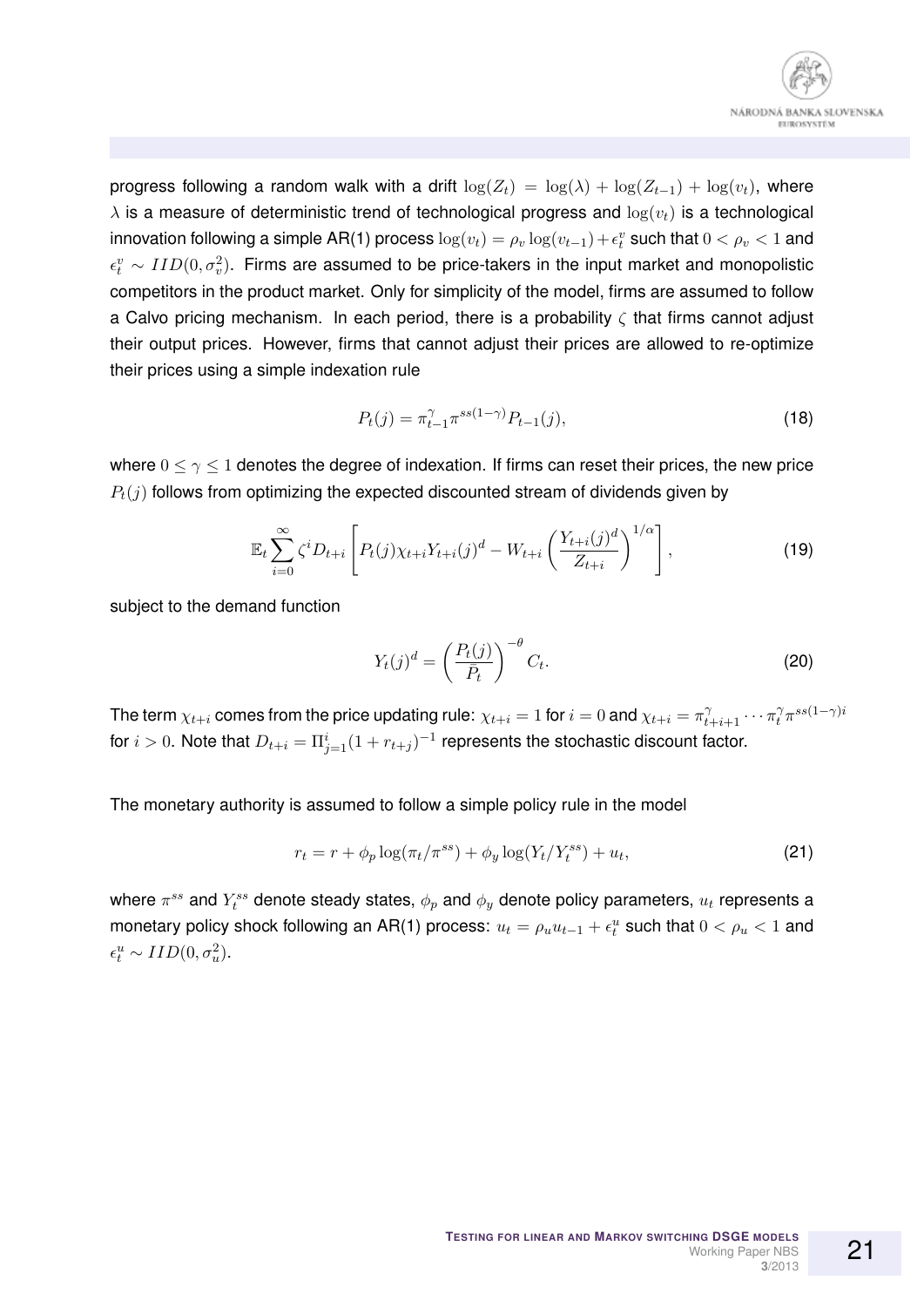

### **APPENDIX B: LINEAR DSGE (L) MODEL**

Keeping all the structural parameters constant, the log-linearized first-order conditions lead to the following system of equations

$$
\hat{\pi}_t = \gamma \hat{\pi}_{t-1} + \beta \mathbb{E}_t (\hat{\pi}_{t+1} - \gamma \hat{\pi}_t) + \n+ \psi \left[ \frac{\xi + 1}{\alpha} \hat{y}_t + \frac{b}{b + \lambda} (\hat{y}_t - \hat{y}_{t-1}) \right] + \psi \hat{v}_t, \n\hat{y}_t = \left( \frac{\lambda}{\lambda + b} \right) \mathbb{E}_t (\hat{y}_{t+1}) + \left( \frac{b}{\lambda + b} \right) \hat{y}_{t-1} + \left( \frac{b - \lambda}{\lambda + b} \right) (\hat{r}_t - \mathbb{E}_t (\hat{\pi}_{t+1})) + \n+ \left( \frac{\lambda \rho_v - b}{\lambda + b} \right) \hat{v}_t + + \left[ \frac{(\lambda - b)(1 - \rho_a)}{\lambda + b} \right] \hat{a}_t,
$$
\n(22b)

$$
\hat{r}_t = \phi_p \hat{\pi}_t + \phi_y \hat{y}_t + \hat{u}_t,\tag{22c}
$$

where

$$
\psi = \frac{1}{1 + \theta(1 - \alpha)/\alpha} \left( \frac{(1 - \beta \zeta)(1 - \zeta)}{\zeta} \right),\,
$$

where  $\hat{\pi}_t$  denotes a deviation of the inflation rate from the (non-stochastic) steady state value,  $\hat{y}_t$  denotes the output gap, and  $\hat{r}_t$  denotes a deviation of the short-term interest rate from its (non-stochastic) steady state value,  $\hat{v}_t$ ,  $\hat{a}_t$ ,  $\hat{u}_t$  denote technology, preference, and monetary policy shocks. All shocks are assumed to follow an AR(1) model, where  $\rho_v$ ,  $\rho_a$ , and  $\rho_u$  denote the persistence (i.e. AR(1)) parameters of shock variables, and  $\sigma_v^2$ ,  $\sigma_a^2$ , and  $\sigma_u^2$  denote variances of shock innovations. The deep (structural) parameters, collected in a vector  $\omega$ , have the following meaning:  $\beta$ , represents the discount factor, b the habit formation of households,  $\xi$  the inverse Frish elasticity of labour supply,  $\lambda$  steady state of technology progress,  $\zeta$  probability that a firm cannot reset its price,  $\gamma$  a fraction of firms following a simple indexation of prices,  $\alpha$  production function parameter,  $\theta$  the elasticity of substitution among differentiated intermediate goods.

Uhlig (1995) shows that the model in (22) can be written into the following matrix form

$$
\mathbf{y}_{t} = \mathbf{A}(\boldsymbol{\omega}) \mathbb{E}_{t}(\mathbf{y}_{t+1}) + \mathbf{B}(\boldsymbol{\omega}) \mathbf{y}_{t-1} + \mathbf{C}(\boldsymbol{\omega}) \mathbf{x}_{t},
$$
  

$$
\mathbf{x}_{t} = \mathbf{R} \mathbf{x}_{t-1} + \boldsymbol{\epsilon}_{t},
$$

where  $\mathbf{y}_t = (\hat{\pi}_t, \hat{y}_t, \hat{r}_t)'$  is a  $(3 \times 1)$  vector of dependent variables,  $\mathbf{x}_t = (\hat{v}_t, \hat{a}_t, \hat{u}_t)'$  a vector of shocks, and  $A(\omega)$ ,  $B(\omega)$ ,  $C(\omega)$ , R are  $(3 \times 3)$  matrices of structural (deep) parameters. Since the above system is exactly identified, the state-space model can be further simplified into the form of a VAR(2) model given by

$$
\mathbf{y}_t = \mathbf{\Phi}_1(\boldsymbol{\omega})\mathbf{y}_{t-1} + \mathbf{\Phi}_2(\boldsymbol{\omega})\mathbf{y}_{t-2} + \mathbf{\Theta}(\boldsymbol{\omega})\boldsymbol{\epsilon}_t.
$$
 (23)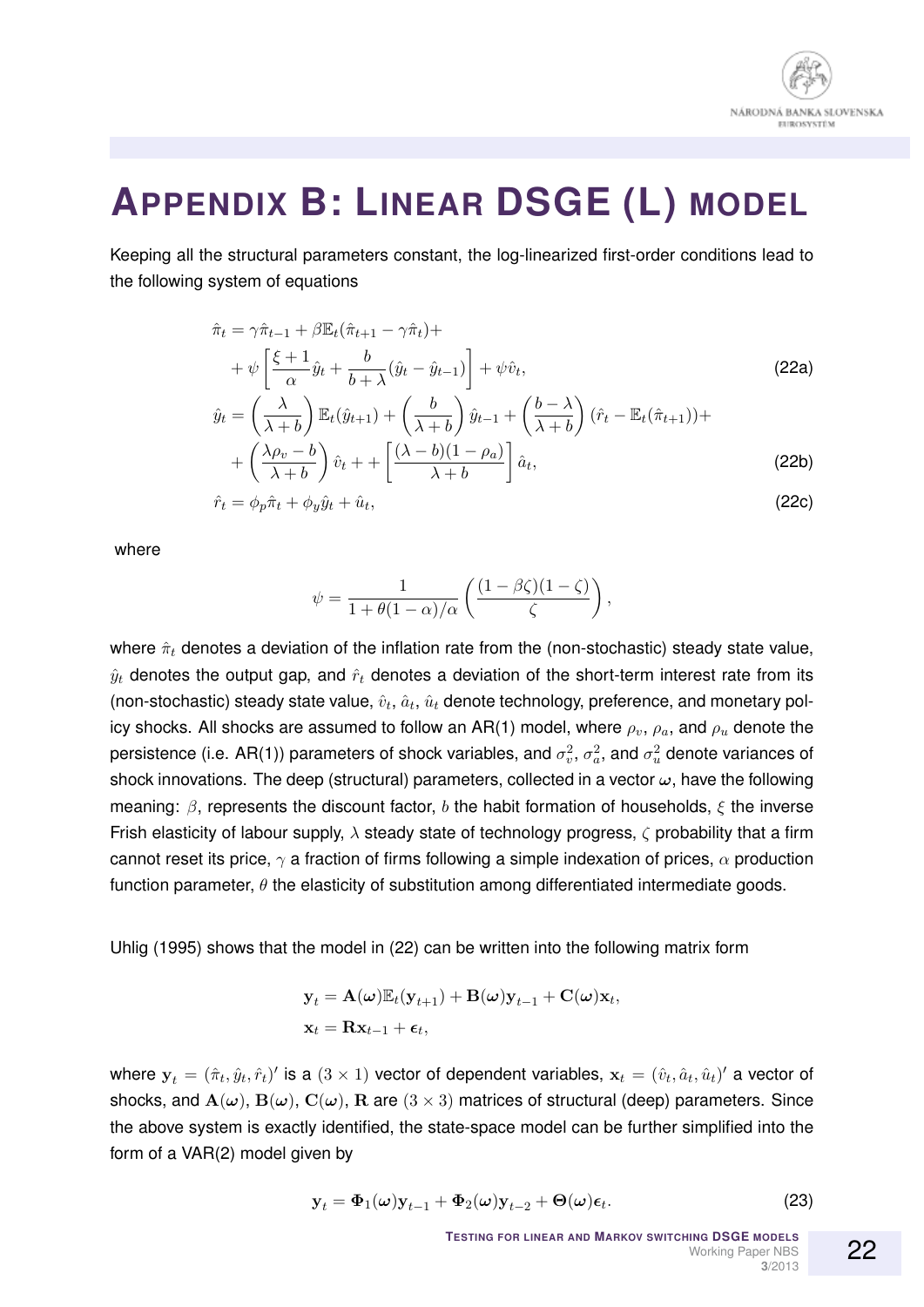The benchmark parameter configuration of deep parameters is as follows:  $\beta = 0.995$ ,  $\lambda = 1.005$ ,  $\alpha = 0.7, \theta = 10, \xi = 2, b = 0.5, \rho_v = 0.95, \rho_r = 0.80, \rho_a = 0.70, \phi_p = 1.8, \phi_y = 0.4, \zeta = 0.7,$  $\gamma=0.7,$   $\sigma_v^2=\sigma_a^2=\sigma_u^2=0.1.$  The resulting reduced-form matrices of a linear DSGE model are given by

$$
\mathbf{\Phi}_1(\boldsymbol{\omega}) = \begin{bmatrix} 1.60 & -0.09 & -0.01 \\ 0.03 & 0.93 & -0.04 \\ 1.45 & -0.11 & 0.77 \end{bmatrix}, \mathbf{\Phi}_2(\boldsymbol{\omega}) = \begin{bmatrix} -0.62 & 0.01 & 0.00 \\ 0.02 & -0.21 & 0.00 \\ -1.11 & -0.06 & 0.00 \end{bmatrix}, \mathbf{\Theta}(\boldsymbol{\omega}) = \begin{bmatrix} -0.27 & 0.06 & 0.36 \\ -0.61 & 0.17 & 0.42 \\ 0.27 & 0.17 & 0.81 \end{bmatrix}.
$$

## **APPENDIX C: MARKOV-SWITCHING DSGE (MS) MODEL**

It is important to point out that since some structural (deep) parameters of a DSGE model are allowed to follow a Markov-switching process, the above derived first-order conditions are no longer valid. Specifically, we replace the constant monetary policy parameters  $\phi_p$  and  $\phi_y$  in (21) by the regime-dependent parameters  $\phi_p(S_t)$  and  $\phi_y(S_t)$ , and the Phillips curve parameters  $\gamma$ and  $\zeta$  in (18) and (19) by  $\gamma(S_{t-1})$  and  $\zeta(S_{t-1})$ . A new set of first-order conditions is given by

$$
\hat{\pi}_t = \gamma(S_t)\hat{\pi}_{t-1} + \beta\psi_1(S_t, S_{t-1})\mathbb{E}_t(\hat{\pi}_{t+1} - \gamma(S_t)\hat{\pi}_t) + \n+ \psi_2(S_{t-1})\left[\frac{\xi+1}{\alpha}\hat{y}_t + \frac{b}{b+\lambda}(\hat{y}_t - \hat{y}_{t-1})\right] + \psi_2(S_{t-1})\hat{v}_t, \tag{24a}
$$
\n
$$
\hat{y}_t = \left(\frac{\lambda}{\lambda+b}\right)\mathbb{E}_t(\hat{y}_{t+1}) + \left(\frac{b}{\lambda+b}\right)\hat{y}_{t-1} + \left(\frac{b-\lambda}{\lambda+b}\right)(\hat{r}_t - \mathbb{E}_t(\hat{\pi}_{t+1})) + \n+ \left(\frac{\lambda\rho_v - b}{\lambda+b}\right)\hat{v}_t + \left[\frac{(\lambda-b)(1-\rho_a)}{\lambda+b}\right]\hat{a}_t, \tag{24b}
$$
\n
$$
\hat{r}_t = \phi_p(S_t)\hat{\pi}_t + \phi_y(S_t)\hat{y}_t + \hat{u}_t, \tag{24c}
$$

where

$$
\psi_1(S_t, S_{t-1}) = \frac{\bar{\zeta}}{\zeta(S_{t-1})} \left( \frac{1 - \bar{\zeta}}{1 - \zeta(S_t)} \right),
$$
  

$$
\psi_2(S_{t-1}) = \frac{1}{1 + \theta(1 - \alpha)/\alpha} \left( \frac{(1 - \beta \bar{\zeta})(1 - \zeta(S_{t-1}))}{\zeta(S_{t-1})} \right).
$$

where  $\bar{\zeta}$  denotes the ergodic mean of the random variable  $\zeta(S_t)$ ,  $\hat{\pi}_t$  denotes a deviation of the inflation rate from the (non-stochastic) steady state value,  $\hat{y}_t$  denotes the output gap, and  $\hat{r}_t$  denotes a deviation of the short-term interest rate from its (non-stochastic) steady state value, $\hat{v}_t$ ,  $\hat{a}_t$ ,  $\hat{u}_t$  denote technology, preference, and monetary policy shocks. All shocks are assumed to follow an AR(1) model. The deep (structural) parameters have the following meaning:  $\beta$ , represents the discount factor, b the habit formation of households,  $\xi$  the inverse Frish elas-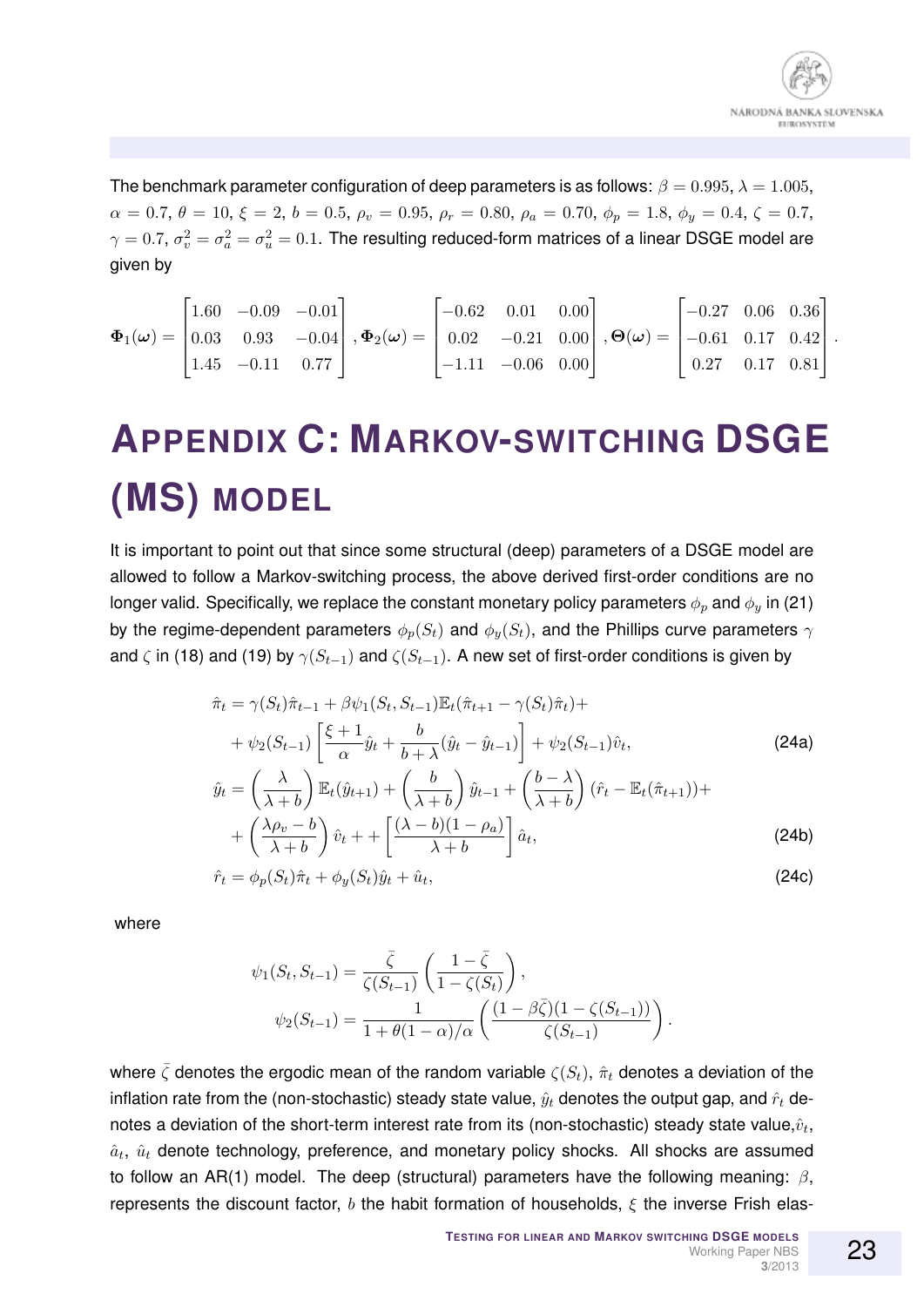ticity of labour supply,  $\lambda$  steady state of technology progress,  $\zeta$  probability that a firm cannot reset its price,  $\gamma$  a fraction of firms following a simple indexation of prices,  $\alpha$  production function parameter,  $\theta$  the elasticity of substitution among differentiated intermediate goods.  $S_t$  represents the first-order time-homogenous hidden Markov chain defined on a discrete space {1, 2} with constant (irreducible and aperiodic) transition probabilities  $p_{11} = \mathbb{P}(S_t = 1|S_{t-1} = 1)$  and  $p_{22} = \mathbb{P}(S_t = 2|S_{t-1} = 2).$ 

Cho (2011) shows that the MS-DSGE model in (24) can be written as follows

$$
\mathbf{y}_t = \mathbf{A}(\boldsymbol{\omega}_{S_t, S_{t-1}}) \mathbb{E}_t(\mathbf{y}_{t+1}) + \mathbf{B}(\boldsymbol{\omega}_{S_t, S_{t-1}}) \mathbf{y}_{t-1} + \mathbf{C}(\boldsymbol{\omega}_{S_t, S_{t-1}}) \mathbf{x}_t,
$$
  

$$
\mathbf{x}_t = \mathbf{R} \mathbf{x}_{t-1} + \boldsymbol{\epsilon}_t,
$$

where  $\mathbf{y}_t = (\hat{\pi}_t, \hat{y}_t, \hat{r}_t)'$  is a  $(3 \times 1)$  vector of dependent variables,  $\mathbf{x}_t = (\hat{v}_t, \hat{a}_t, \hat{u}_t)'$  a vector of shocks, and  ${\bf A}(\omega_{S_t,S_{t-1}}),\,{\bf B}(\omega_{S_t,S_{t-1}}),\,{\bf C}(\omega_{S_t,S_{t-1}}),$  are  $(3\times 3)$  matrices of structural (deep) parameters subject to Markov-switching, whereas R is a  $(3 \times 3)$  matrix of fixed parameters. Cho (2011) also points out that the closed-form solution of the model, if it exists, can be written into the form of a state-space representation. Since the above system is exactly identified, the state-space model can be further simplified into the form of a MS-VAR(2) model given by

$$
\mathbf{y}_t = \mathbf{\Phi}_1(\boldsymbol{\omega}_{S_t, S_{t-1}}) \mathbf{y}_{t-1} + \mathbf{\Phi}_2(\boldsymbol{\omega}_{S_t, S_{t-1}}) \mathbf{y}_{t-2} + \mathbf{\Theta}(\boldsymbol{\omega}_{S_t, S_{t-1}}) \boldsymbol{\epsilon}_t.
$$
 (25)

#### **APPENDIX C1: MS-DSGE (MS1) MODEL**

In this particular case, only the monetary policy rule parameters are allowed to change over time. The benchmark parameter configuration of deep parameters is as follows:  $\beta = 0.995$ ,  $\lambda = 1.005, \alpha = 0.7, \theta = 10, \xi = 2, b = 0.5, \zeta = 0.7, \gamma = 0.7, \rho_v = 0.95, \rho_r = 0.80, \rho_a = 0.70, \phi_p = 0.005$ 1.8,  $\gamma = 0.7$ ,  $\sigma_v^2 = \sigma_a^2 = \sigma_u^2 = 0.1$ ,  $\phi_p(S_t) \in \{2.0, 1.0\}$ ,  $\phi_y(S_t) \in \{0.5, 0.1\}$ , for  $S_t \in \{1, 2\}$ . The transition matrix of the  $S_t$  variable is set as follows:  $p_{11} = 0.95$  and  $p_{22} = 0.80$ ,  $S_t = 1$  represents the expansion (active) regime, whereas  $S_t = 2$  the recession (passive) regime. The calibrated parameter are based on MS-DSGE models in Liu et al. (2009) and Liu and Mumtaz (2011). It is important to emphasize that due to the fact that only the monetary policy rule parameters are subject to a change (without any effect of intertemporal optimization), the reduced form MS-DSGE parameters take the following functional form:  $\pmb{\Phi}_1(\pmb{\omega}_{S_t,S_{t-1}})\equiv \pmb{\Phi}_1(\pmb{\omega}_{S_t}),$   $\pmb{\Phi}_2(\pmb{\omega}_{S_t,S_{t-1}})\equiv$  $\Phi_2(\omega_{S_t}),$  and  $\Theta(\omega_{S_t,S_{t-1}})\equiv\Theta(\omega_{S_t}),$  for  $S_t\in\{1,2\}.$  The resulting reduced-form matrices are

24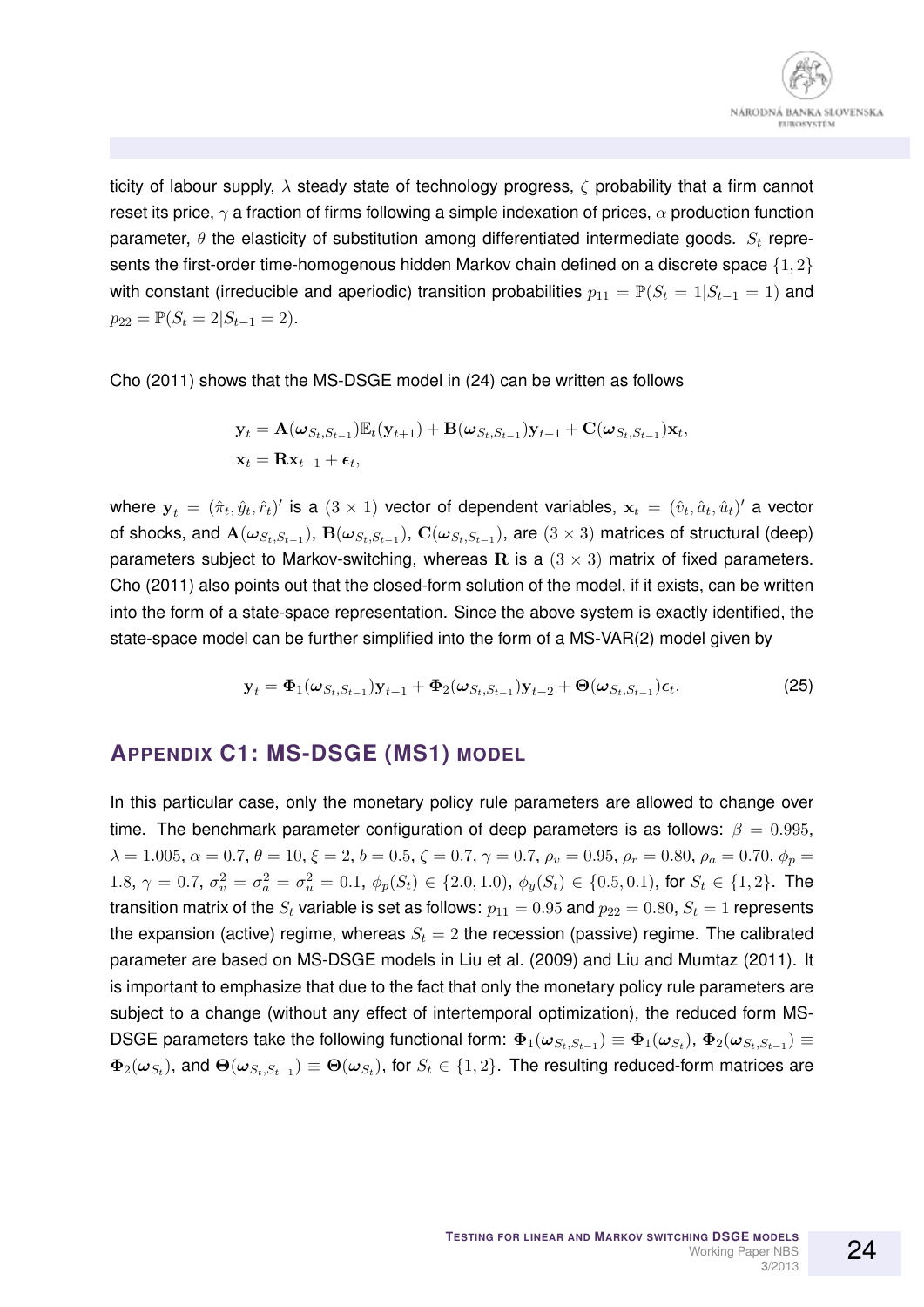

given by

$$
\Phi_1(\omega_1) = \begin{bmatrix} 1.57 & -0.08 & -0.01 \\ -0.08 & 0.94 & -0.03 \\ 1.50 & -0.10 & 0.77 \end{bmatrix}, \Phi_1(\omega_2) = \begin{bmatrix} 1.74 & -0.11 & -0.01 \\ 0.48 & 0.88 & -0.05 \\ 0.98 & -0.10 & 0.79 \end{bmatrix},
$$

$$
\Phi_2(\omega_1) = \begin{bmatrix} -0.60 & 0.01 & 0.00 \\ 0.10 & -0.21 & 0.00 \\ -1.16 & -0.08 & 0.00 \end{bmatrix}, \Phi_2(\omega_2) = \begin{bmatrix} -0.71 & 0.02 & 0.00 \\ -0.29 & -0.22 & 0.00 \\ -0.74 & 0.00 & 0.00 \end{bmatrix},
$$

$$
\Theta(\omega_1) = \begin{bmatrix} -0.26 & 0.06 & 0.36 \\ -0.55 & 0.16 & 0.36 \\ 0.21 & 0.19 & 0.89 \end{bmatrix}, \Theta(\omega_2) = \begin{bmatrix} -0.45 & 0.09 & 0.62 \\ -1.08 & 0.27 & 0.99 \\ 0.44 & 0.12 & 0.72 \end{bmatrix}.
$$

#### **APPENDIX C2: MS-DSGE (MS2) MODEL**

In the case of the MS2 model, the monetary policy rule parameters and the New Keynesian Phillips curve parameters are allowed to change over time. The benchmark parameter configuration of deep parameters is as follows:  $\beta = 0.995$ ,  $\lambda = 1.005$ ,  $\alpha = 0.7$ ,  $\theta = 10$ ,  $\xi = 2$ ,  $b = 0.5, \, \rho_v = 0.95, \, \rho_r = 0.80, \, \rho_a = 0.70, \, \phi_p = 1.75, \, \sigma_v^2 = \sigma_a^2 = \sigma_u^2 = 0.1, \, \phi_p(S_t) \in \{2.0, 1.0\},$  $\phi_y(S_t) \in \{0.5, 0.1\}, \ \zeta(S_t) \in \{0.75, 0.25\}, \ \gamma(S_t) \in \{0.75, 0.25\}$  for  $S_t \in \{1, 2\}.$  The transition matrix of the  $S_t$  variable is set as follows:  $p_{11} = 0.95$  and  $p_{22} = 0.80$ , where  $S_t = 1$  represents the expansion (active) regime, whereas  $S_t = 2$  the recession (passive) regime. The calibrated parameter are based on MS-DSGE models in Liu et al. (2009) and Liu and Mumtaz (2011). Only for simplicity, the reduced-form parameter matrices are reported for two most important combinations of states:  $(S_t, S_{t-1}) = (1, 1)$  and  $(S_t, S_{t-1}) = (2, 2)$ . The resulting reduced-form matrices are given by

$$
\Phi_{1}(\omega_{1,1}) = \begin{bmatrix} 1.65 & -0.09 & 0.01 \\ -0.31 & 0.77 & 0.20 \\ 3.16 & 0.20 & 0.12 \end{bmatrix}, \Phi_{1}(\omega_{2,2}) = \begin{bmatrix} 1.38 & -0.29 & -0.01 \\ -0.26 & 0.93 & 0.22 \\ 1.36 & 0.20 & 0.04 \end{bmatrix},
$$

$$
\Phi_{2}(\omega_{1,1}) = \begin{bmatrix} -0.70 & 0.01 & 0.00 \\ -0.09 & -0.19 & 0.00 \\ -1.45 & -0.07 & 0.00 \end{bmatrix}, \Phi_{2}(\omega_{2,2}) = \begin{bmatrix} -0.42 & 0.05 & 0.00 \\ 0.04 & -0.23 & 0.00 \\ -0.42 & 0.02 & 0.00 \end{bmatrix},
$$

$$
\Theta(\omega_{1,1}) = \begin{bmatrix} -0.04 & 0.05 & 0.28 \\ -0.32 & 0.17 & 0.45 \\ 0.75 & 0.18 & 0.79 \end{bmatrix}, \Theta(\omega_{2,2}) = \begin{bmatrix} -0.15 & 0.24 & 1.65 \\ -0.38 & 0.21 & 0.61 \\ 0.81 & 0.26 & 1.71 \end{bmatrix}.
$$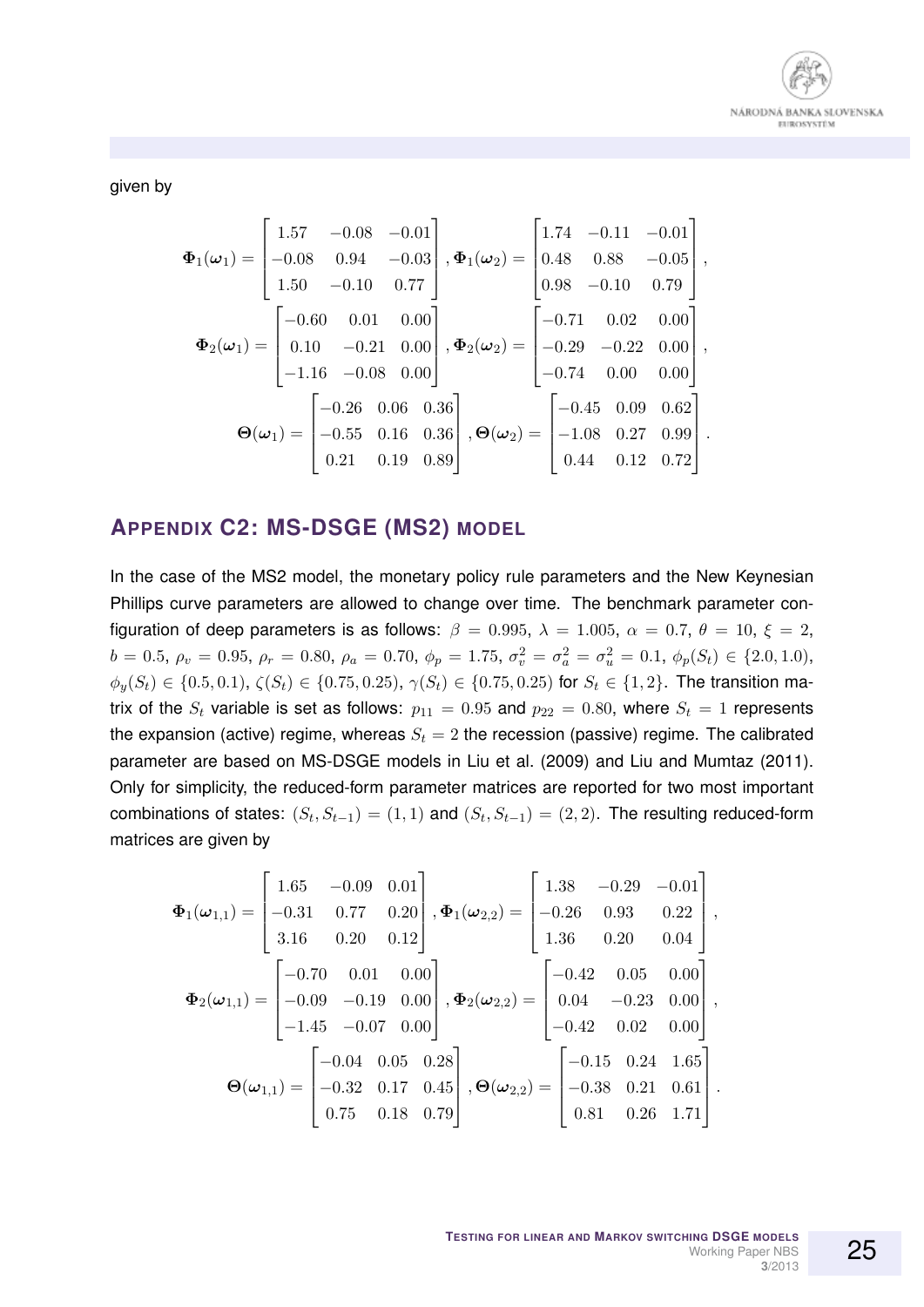

### **APPENDIX D: TABLES**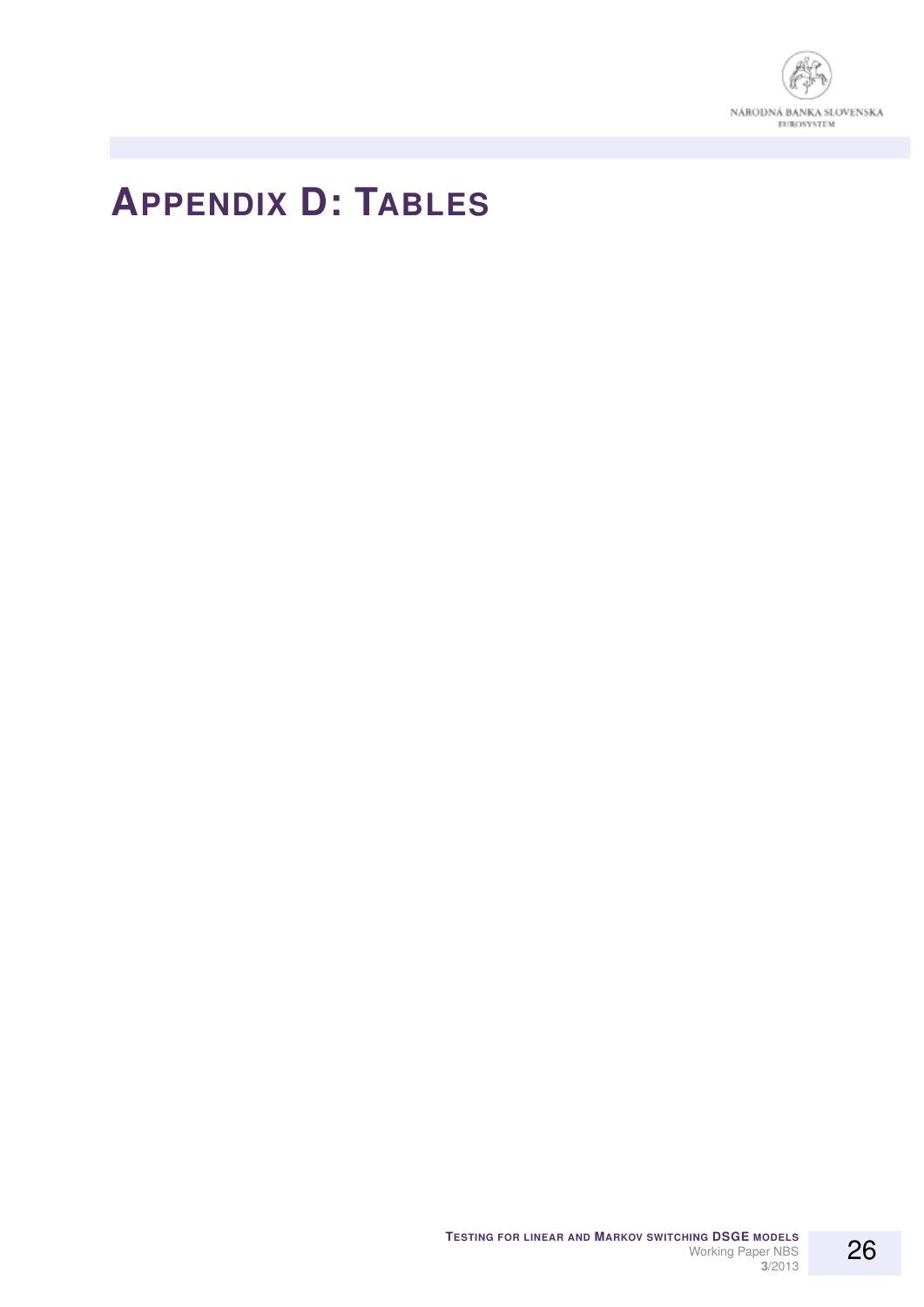|                 |         |         | transformation 1 |                          |             |                          | transformation 2 |                                   |             |                          | transformation 3 |                          |             |                          |
|-----------------|---------|---------|------------------|--------------------------|-------------|--------------------------|------------------|-----------------------------------|-------------|--------------------------|------------------|--------------------------|-------------|--------------------------|
| <b>DGP</b>      | tests   | config. | <b>TSAY</b>      | n                        | <b>ARCH</b> | n                        | <b>TSAY</b>      | n                                 | <b>ARCH</b> | n                        | <b>TSAY</b>      | n                        | <b>ARCH</b> | n                        |
|                 | multiv. | M(BIC)  | 0.097            | 3.0                      | 0.060       | 3.0                      | 0.049            | 3.0                               | 0.065       | 3.0                      | 0.062            | 3.0                      | 0.056       | 3.0                      |
|                 |         | M(0.9)  | 0.092            | 3.0                      | 0.057       | 3.3                      | 0.047            | 4.1                               | 0.064       | 3.4                      | 0.061            | 4.9                      | 0.054       | 3.3                      |
|                 |         | M(K)    | 0.099            | 3.7                      | 0.058       | 3.5                      | 0.059            | 5.1                               | 0.065       | 3.6                      | 0.062            | 4.8                      | 0.050       | 3.5                      |
|                 | univ.   | $\pi$   | 0.023            | $\overline{\phantom{0}}$ | 0.058       | $\overline{\phantom{m}}$ | 0.027            | $\overbrace{\phantom{123221111}}$ | 0.045       | —                        | 0.033            | $\overline{\phantom{0}}$ | 0.050       |                          |
|                 |         | y       | 0.037            | $\overline{\phantom{m}}$ | 0.051       | $\overline{\phantom{0}}$ | 0.046            | $\overline{\phantom{m}}$          | 0.051       | $\overline{\phantom{0}}$ | 0.040            | $\overline{\phantom{0}}$ | 0.048       |                          |
|                 |         |         | 0.024            | $\overline{\phantom{m}}$ | 0.053       | $\overline{\phantom{m}}$ | 0.029            | $\overline{\phantom{m}}$          | 0.054       | $\overline{\phantom{0}}$ | 0.040            | $\overline{\phantom{m}}$ | 0.062       | $\overline{\phantom{0}}$ |
| MS1             | multiv. | M(BIC)  | 0.390            | 3.2                      | 0.504       | 3.2                      | 0.295            | 3.2                               | 0.517       | 3.2                      | 0.281            | 3.1                      | 0.416       | 3.2                      |
|                 |         | M(0.9)  | 0.354            | 3.1                      | 0.515       | 4.5                      | 0.264            | 4.1                               | 0.508       | 4.3                      | 0.336            | 5.7                      | 0.414       | 4.2                      |
|                 |         | M(K)    | 0.375            | 3.8                      | 0.516       | 4.6                      | 0.391            | 5.4                               | 0.505       | 4.3                      | 0.352            | 6.4                      | 0.416       | 4.2                      |
|                 | univ.   | $\pi$   | 0.216            | $\overline{\phantom{0}}$ | 0.423       | $\overline{\phantom{0}}$ | 0.210            | $\qquad \qquad -$                 | 0.430       | $\overline{\phantom{0}}$ | 0.167            | $\overline{\phantom{0}}$ | 0.398       |                          |
|                 |         | y       | 0.345            | $\overline{\phantom{m}}$ | 0.526       | $\overline{\phantom{m}}$ | 0.300            | $\overbrace{\phantom{123221111}}$ | 0.355       | $\overline{\phantom{0}}$ | 0.288            | -                        | 0.335       |                          |
|                 |         |         | 0.261            | $\overline{\phantom{m}}$ | 0.615       | $\overline{\phantom{m}}$ | 0.263            | $\overline{\phantom{m}}$          | 0.606       | $\overline{\phantom{m}}$ | 0.413            | $\overline{\phantom{m}}$ | 0.643       | $\overline{\phantom{0}}$ |
| MS <sub>2</sub> | multiv. | M(BIC)  | 0.691            | 5.0                      | 0.762       | 4.0                      | 0.772            | 5.3                               | 0.860       | 4.1                      | 0.791            | 4.3                      | 0.738       | 3.9                      |
|                 |         | M(0.9)  | 0.577            | 3.2                      | 0.753       | 4.2                      | 0.663            | 4.1                               | 0.865       | 4.1                      | 0.850            | 5.7                      | 0.737       | 4.1                      |
|                 |         | M(K)    | 0.634            | 4.1                      | 0.758       | 4.5                      | 0.806            | 5.8                               | 0.870       | 4.3                      | 0.869            | 6.8                      | 0.749       | 4.3                      |
|                 | univ.   | $\pi$   | 0.548            | $\qquad \qquad -$        | 0.758       | $\overline{\phantom{0}}$ | 0.559            | $\overline{\phantom{0}}$          | 0.770       | $\overline{\phantom{0}}$ | 0.345            |                          | 0.574       |                          |
|                 |         | у       | 0.397            | -                        | 0.661       | $\overline{\phantom{m}}$ | 0.602            | $\qquad \qquad -$                 | 0.819       | $\overline{\phantom{0}}$ | 0.608            |                          | 0.834       |                          |
|                 |         |         | 0.259            |                          | 0.441       | $\qquad \qquad -$        | 0.249            | -                                 | 0.463       | —                        | 0.267            |                          | 0.535       |                          |

| Table 1: Average rejection frequency of the non-linearity tests: $T = 150$ |  |  |
|----------------------------------------------------------------------------|--|--|
|----------------------------------------------------------------------------|--|--|

Note that "M(·)" denotes a multivariate version of either the TSAY or ARCH test. "n" denotes the average number of principal components over all Monte Carlo replications. "BIC" denotes the test with the number of principal components selected using the BIC approach; "0.9" denotes the test with the number of principal components selected using the variance rule with the cutoff 0.9;"K" denotes the test with the number of principal components selected using the Kaiser (root) rule with the cutoff 1.0.

NÁRODNÁ BANKA SLOVENSKA<br>MARODNÁ BANKA SLOVENSKA

\*

27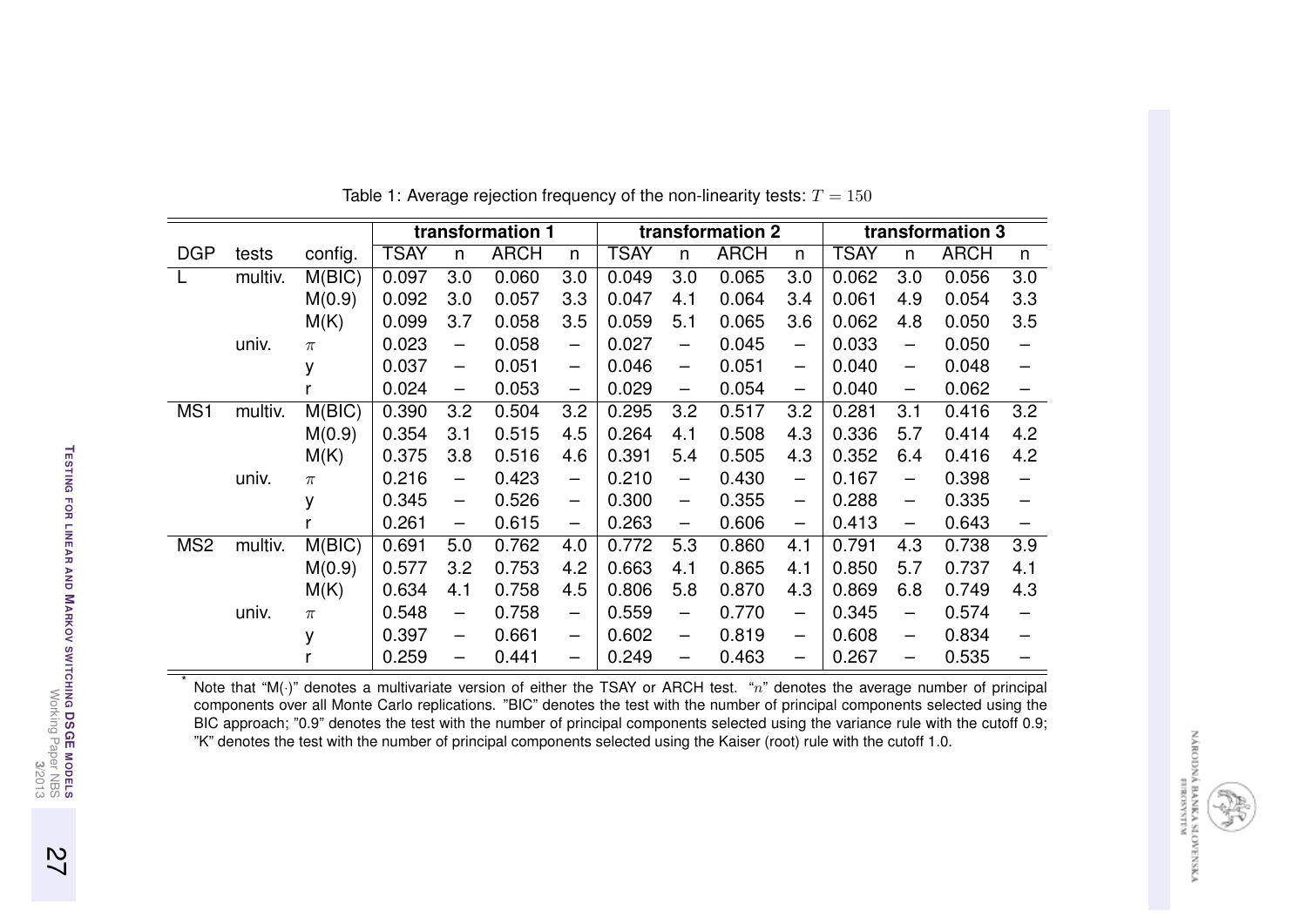|                 |         |         | transformation 1 |                          |             |                          | transformation 2 |                          |             |                          | transformation 3 |                          |             |                          |
|-----------------|---------|---------|------------------|--------------------------|-------------|--------------------------|------------------|--------------------------|-------------|--------------------------|------------------|--------------------------|-------------|--------------------------|
| <b>DGP</b>      | tests   | config. | <b>TSAY</b>      | n                        | <b>ARCH</b> | n                        | <b>TSAY</b>      | n                        | <b>ARCH</b> | n                        | <b>TSAY</b>      | n                        | <b>ARCH</b> | n                        |
|                 | multiv. | M(BIC)  | 0.073            | 3.0                      | 0.076       | 3.0                      | 0.047            | 3.0                      | 0.051       | 3.0                      | 0.061            | 3.0                      | 0.066       | 3.0                      |
|                 |         | M(0.9)  | 0.074            | 3.0                      | 0.075       | 3.3                      | 0.052            | 4.9                      | 0.052       | 3.3                      | 0.072            | 6.7                      | 0.063       | 3.2                      |
|                 |         | M(K)    | 0.076            | 3.5                      | 0.077       | 3.4                      | 0.055            | 6.1                      | 0.049       | 3.5                      | 0.060            | 6.5                      | 0.064       | 3.4                      |
|                 | univ.   | $\pi$   | 0.036            | $\overline{\phantom{0}}$ | 0.061       | —                        | 0.025            | $\overline{\phantom{0}}$ | 0.064       | $\overline{\phantom{0}}$ | 0.039            | $\overline{\phantom{0}}$ | 0.053       |                          |
|                 |         | y       | 0.054            | $\overline{\phantom{0}}$ | 0.054       | $\overline{\phantom{0}}$ | 0.054            | $\overline{\phantom{0}}$ | 0.054       | $\overline{\phantom{0}}$ | 0.044            | $\overline{\phantom{0}}$ | 0.065       |                          |
|                 |         |         | 0.041            | $\overline{\phantom{0}}$ | 0.067       | $\overline{\phantom{0}}$ | 0.034            | $\overline{\phantom{m}}$ | 0.056       | $\overline{\phantom{0}}$ | 0.048            | $\overline{\phantom{0}}$ | 0.049       | -                        |
| MS1             | multiv. | M(BIC)  | 0.371            | 3.1                      | 0.687       | 3.3                      | 0.280            | 3.1                      | 0.697       | 3.3                      | 0.307            | 3.0                      | 0.523       | 3.2                      |
|                 |         | M(0.9)  | 0.344            | 3.1                      | 0.699       | 4.5                      | 0.319            | 4.6                      | 0.703       | 4.5                      | 0.418            | 7.3                      | 0.543       | 4.3                      |
|                 |         | M(K)    | 0.373            | 3.7                      | 0.700       | 4.5                      | 0.438            | 6.2                      | 0.696       | 4.5                      | 0.429            | 7.6                      | 0.543       | 4.2                      |
|                 | univ.   | $\pi$   | 0.258            | $\overline{\phantom{0}}$ | 0.613       |                          | 0.275            | $\overline{\phantom{0}}$ | 0.642       | $\overline{\phantom{0}}$ | 0.210            | $\overline{\phantom{0}}$ | 0.550       |                          |
|                 |         | y       | 0.464            | $\overline{\phantom{0}}$ | 0.684       | $\qquad \qquad -$        | 0.455            | $\overline{\phantom{0}}$ | 0.511       | $\overline{\phantom{0}}$ | 0.391            | $\overline{\phantom{0}}$ | 0.476       |                          |
|                 |         |         | 0.431            | $\overline{\phantom{0}}$ | 0.903       | $\qquad \qquad -$        | 0.407            | $\overline{\phantom{m}}$ | 0.891       | $\overline{\phantom{m}}$ | 0.547            | $\qquad \qquad -$        | 0.892       | $\overline{\phantom{0}}$ |
| MS <sub>2</sub> | multiv. | M(BIC)  | 0.702            | 4.4                      | 0.936       | 4.5                      | 0.761            | 4.8                      | 0.967       | 4.7                      | 0.778            | 3.9                      | 0.898       | 4.4                      |
|                 |         | M(0.9)  | 0.590            | 3.1                      | 0.936       | 4.3                      | 0.700            | 4.5                      | 0.970       | 4.3                      | 0.874            | 7.2                      | 0.900       | 4.2                      |
|                 |         | M(K)    | 0.633            | 3.9                      | 0.937       | 4.8                      | 0.846            | 6.5                      | 0.974       | 4.6                      | 0.883            | 8.4                      | 0.907       | 4.6                      |
|                 | univ.   | $\pi$   | 0.616            |                          | 0.934       | $\overline{\phantom{0}}$ | 0.626            | $\overline{\phantom{m}}$ | 0.951       | $\overline{\phantom{0}}$ | 0.411            |                          | 0.743       |                          |
|                 |         | у       | 0.556            | $\overline{\phantom{0}}$ | 0.936       | $\overline{\phantom{0}}$ | 0.718            | $\overline{\phantom{0}}$ | 0.979       | $\overline{\phantom{0}}$ | 0.705            |                          | 0.970       |                          |
|                 |         |         | 0.297            |                          | 0.675       | $\overline{\phantom{0}}$ | 0.348            | —                        | 0.660       | $\qquad \qquad -$        | 0.365            |                          | 0.704       |                          |

| Table 2: Average rejection frequency of the non-linearity tests: $T = 300$ |  |
|----------------------------------------------------------------------------|--|
|----------------------------------------------------------------------------|--|

Note that "M(·)" denotes a multivariate version of either the TSAY or ARCH test. "n" denotes the average number of principal components over all Monte Carlo replications. "BIC" denotes the test with the number of principal components selected using the BIC approach; "0.9" denotes the test with the number of principal components selected using the variance rule with the cutoff 0.9;"K" denotes the test with the number of principal components selected using the Kaiser (root) rule with the cutoff 1.0.

NÁRODNÁ BANKA SLOVENSKA<br>MARODNÁ BANKA SLOVENSKA

\*

28